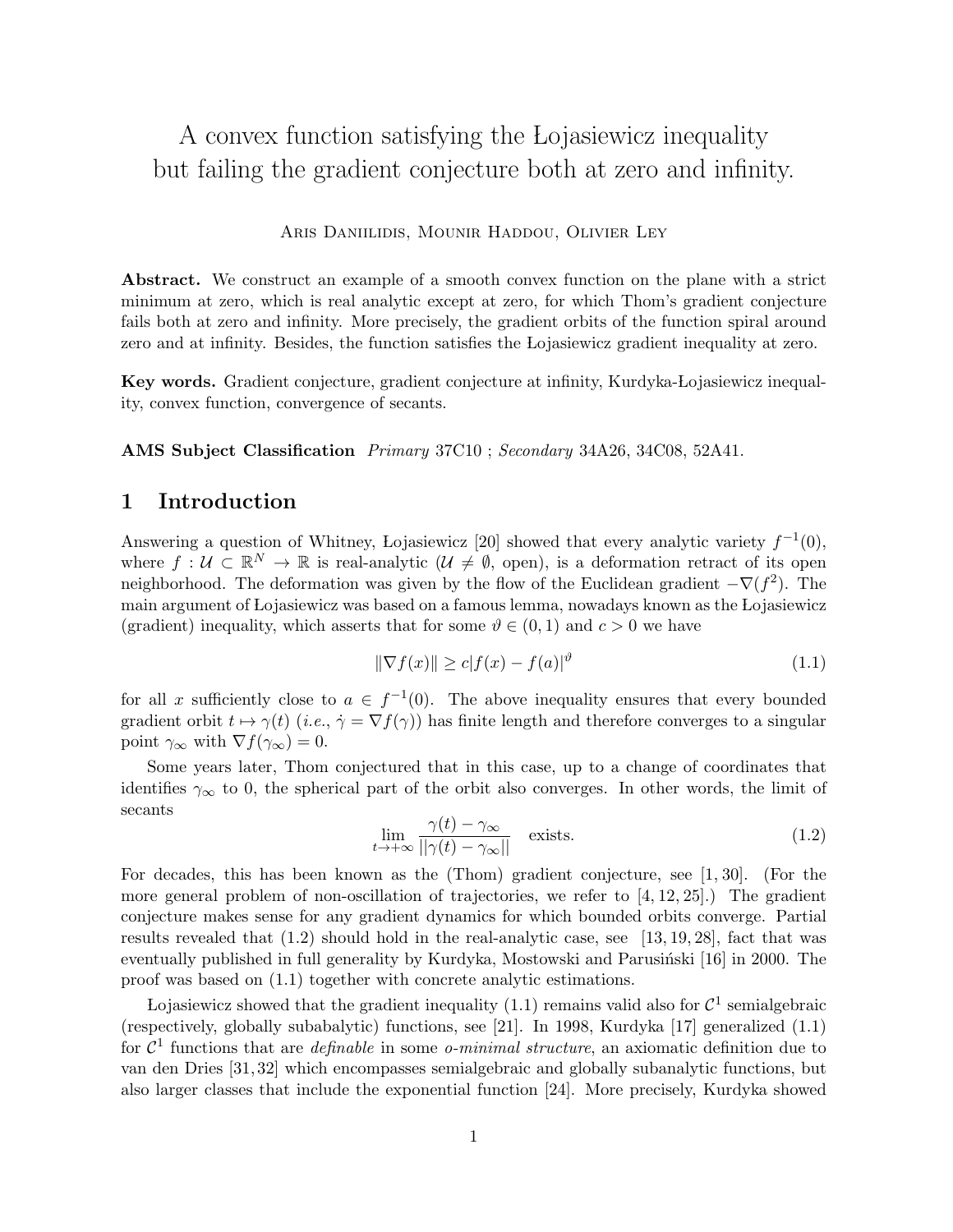that for every definable function f and critical value  $r_{\infty}$  (which is necessarily isolated) there exists  $\delta > 0$  and a continuous function  $\Psi : [r_{\infty}, r_{\infty} + \delta) \to \mathbb{R}$  which is  $\mathcal{C}^1$  on  $(r_{\infty}, r_{\infty} + \delta)$  with  $\Psi' > 0$  such that

$$
||\nabla(\Psi \circ f)(x)|| \ge 1\tag{1.3}
$$

for all  $x \in \mathbb{R}^N$  such that  $r_{\infty} < f(x) < r_{\infty} + \delta$ . In addition, Kurdyka's proof showed that the function  $\Psi$  can be taken in the same o-minimal structure as f. Consequently, if f is semialgebraic or globally subanalytic, then so is  $\Psi$  and thanks to Puiseux's theorem we may take  $\Psi(r) = r^{1-\vartheta}$ , for  $\vartheta \in (0,1)$ . It is then straightforward to see that (1.3) actually yields (1.1) for  $c = (1 - \vartheta)^{-1}$ .

We refer to  $(1.3)$  as the Kurdyka-Lojasiewicz (in short, KL) inequality and we call KLfunction any function with (upper) isolated critical values that satisfies the KL-inequality around any of them. Similarly to the gradient inequality  $(1.1)$ , bounded gradient orbits of a KL-function have finite length. There are well-known examples of  $\mathcal{C}^{\infty}$  functions in  $\mathbb{R}^2$  with isolated critical values that are not KL-functions (they have bounded gradient orbits which fail to converge), see [10, 26]. Bounded gradient orbits of convex functions have finite length [7, 23] and therefore converge, but there are also examples of  $C^2$ -smooth convex functions failing KL-property, see [3,  $\S4.3$  or [2,  $\S5.1$ ]. In [3] we characterized the class of KL-functions (among the ones with upper isolated critical values) and gave criteria for a convex function to be KL.

In [18], Kurdyka and Parusinski used KL-inequality together with a quasiconvex cell decomposition of o-minimal sets and concrete estimates to show that the gradient conjecture holds for  $\mathcal{C}^1$  o-minimal functions provided either  $N=2$  (planar case) or the structure is *polynomially bounded* (in particular if f is semialgebraic or globally subanalytic). On the other hand, mere convexity is not sufficient to guarantee  $(1.2)$ : there exist examples of convex functions whose orbits either spiral [8, §7.2] or oscillate between two secants [2].

In [11], Grandjean considered the behavior of the secants at infinity: he showed that if  $f$  is a  $\mathcal{C}^1$  semialgebraic function and  $t \mapsto \gamma(t)$  is a gradient orbit satisfying  $||\gamma(t)|| \to \infty$ , as  $t \to +\infty$ , then the limit of secants at infinity

$$
\lim_{t \to +\infty} \frac{\gamma(t)}{||\gamma(t)||} \quad \text{exists} \quad \text{(gradient conjecture at infinity)}.
$$
 (1.4)

The proof is based on a Lojasiewicz type gradient inequality at infinity previously obtained by the author together with D'Acunto in [6].

The behavior of secants at infinity has recently become relevant in Machine Learning. If a deep network model is unbiased and homogeneous (max-pooling, ReLu, linear and convolutional layers), then minimizing the cross-entropy or other classification losses forces the parameters of the model to diverge in norm to infinity [22]. In this setting, convergence of the secants at infinity is important. In [14] the authors manage to establish that for a certain type of prediction functions  $(L\text{-homogeneous}$  and definable in the log-exp structure)  $(1.4)$  holds. For the time being, no further results have been reported.

In a nutshell, proving the gradient conjecture (respectively, the gradient conjecture at infinity) seems to require at least the KL-inequality  $(1.3)$  together with other properties of o-minimal functions, but it is still unknown if these conjectures are true for general o-minimal functions.

In this work we present an example of a smooth convex function in  $\mathbb{R}^2$ , which is real-analytic outside zero (its unique critical point), it satisfies the Lojasiewicz inequality (1.1) and fails the gradient conjecture both at zero and at infinity. In particular, all gradient orbits spiral both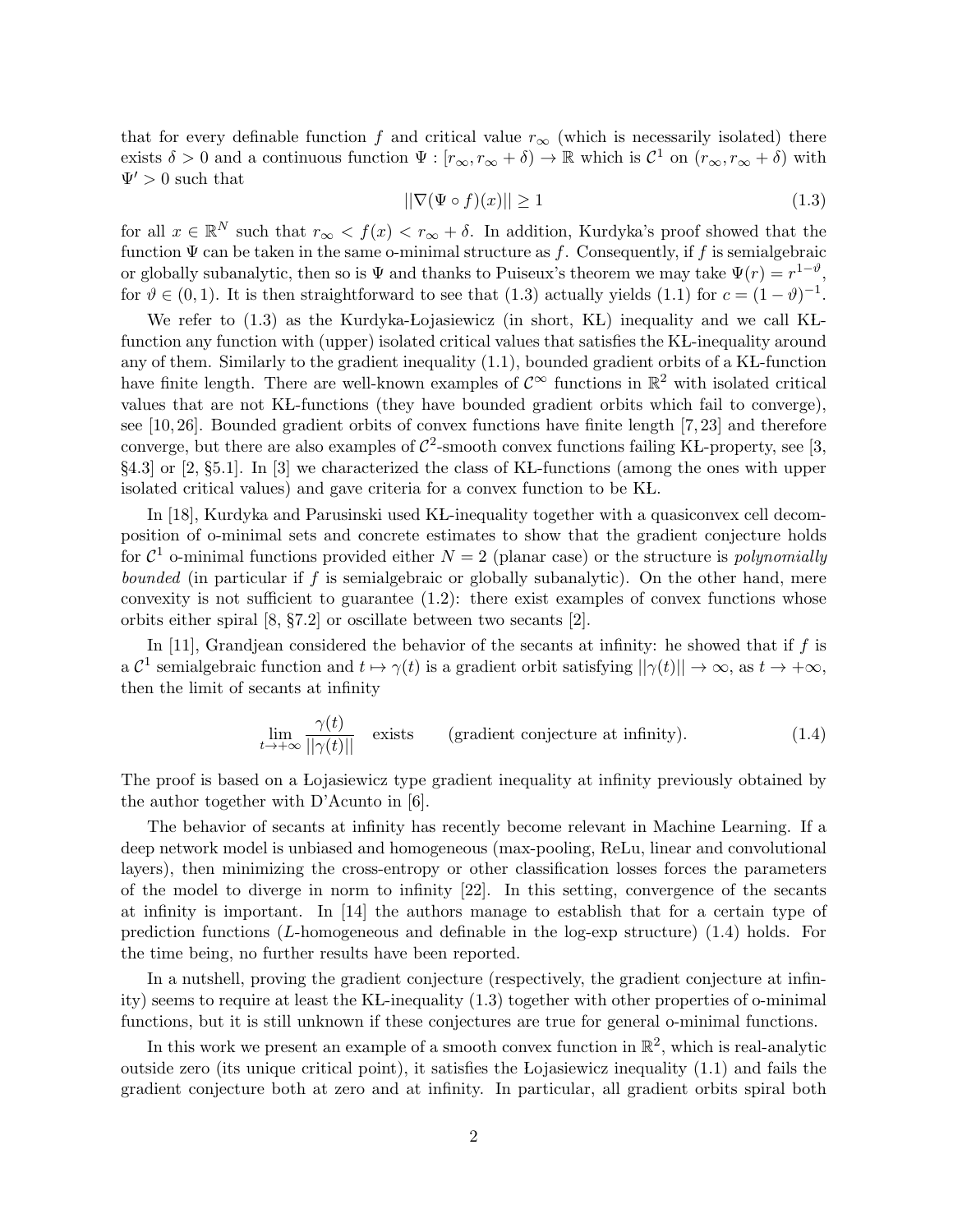at zero and at infinity, underlying in this way the two failures of o-minimality of the function, despite the fact that the function is convex and satisfies the Lojasiewicz gradient inequality.

**Theorem 1.1** (main result). For every  $k \in \mathbb{N}$ , there exists a  $\mathcal{C}^k$ -convex function  $f : \mathbb{R}^2 \to \mathbb{R}$ with a unique minimum at  $\mathcal{O} := (0,0)$  such that:

- f is real analytic on  $\mathbb{R}^2 \setminus \{ \mathcal{O} \}$ ;
- f satisfies the Lojasiewicz inequality at  $\mathcal O$  and
- every maximal gradient orbit  $\gamma : (-\infty, T) \to \mathbb{R}^2$  of f spirals infinitely many times both when  $t \to -\infty$  (around the origin O) and  $t \to T$  (at infinity). As we show in Lemma 4.1,  $T < +\infty$ , i.e., maximal orbits blow up in finite positive time.

Throughout the manuscript, by gradient orbits (or gradient trajectories) we refer to maximal solutions of the ordinary differential equation:

$$
\gamma'(t) = \nabla f(\gamma(t)).
$$

In our example, the function  $f$  will be convex, with unique critical point (global minimizer) at  $\mathcal{O}$ , where we tacitly assume that  $\gamma(0) \neq \mathcal{O}$  (avoiding stationary orbits).

Let us briefly describe our strategy for the construction of this example: in Section 2 we prescribe a family of convex sets, all being delimited by ellipses, centered at the origin, and obtained via rotations and size adjustments of a basic ellipse  $E(0)$ . This is done in a way that convex foliation is obtained, which can be represented by some (quasiconvex) function.

In Section 3, we further calibrate the parameters so that we can apply a criterium due to de Finetti [9] and Crouzeix [5] that guarantees that the aforementioned quasiconvex function is in fact convex. The construction yields that the function is real-analytic on  $\mathbb{R}^2 \setminus \mathcal{O}$ , which of course cannot be further improved to real analycity on the whole space, due to the proof of Thom's gradient conjecture [16]. Instead, we are able to show that the function can be taken  $\mathcal{C}^k$ -smooth at  $\mathcal O$  for arbitrary large  $k \in \mathbb N$ . Still our construction fails to ensure  $\mathcal{C}^\infty$ . Finally, applying a result of  $[3]$  which gives conditions for a convex function to satisfy  $(1.3)$ , we show that our function satisfies KL-inequality and in fact even  $(1.1)$  (the Lojasiewicz inequality).

Gradient orbits are perpendicular to the foliation and explicit calculations, conducted in Section 4, show that the orbits turn around both at the origin and at infinity, which disproves the conjecture. An additional difficulty to establish spirality is that the evolution of the spherical part of the orbit (the rotation angle  $\alpha(t)$  of  $\gamma(t)$  in polar coordinates) is not monotone in time, so that the decrease rate is established in average, see Figure 3 and Figure 4. For a study of monotonic spiraling of orbits of general analytic vector fields in dimensions 2 and 3, we refer to [29].

## 2 Construction of a convex real analytic foliation in  $\mathbb{R}^2 \setminus \{\mathcal{O}\}.$

Let us first consider two smooth increasing functions  $a, b : \mathbb{R} \to (0, +\infty)$  for which we assume:

$$
\begin{cases}\n\lim_{t \to +\infty} a(t) = \lim_{t \to +\infty} b(t) = +\infty \\
\lim_{t \to -\infty} a(t) = \lim_{t \to -\infty} b(t) = 0 \text{ and} \\
a(t) \ge b(t), \quad \text{for all } t \in \mathbb{R}.\n\end{cases}
$$
\n(2.1)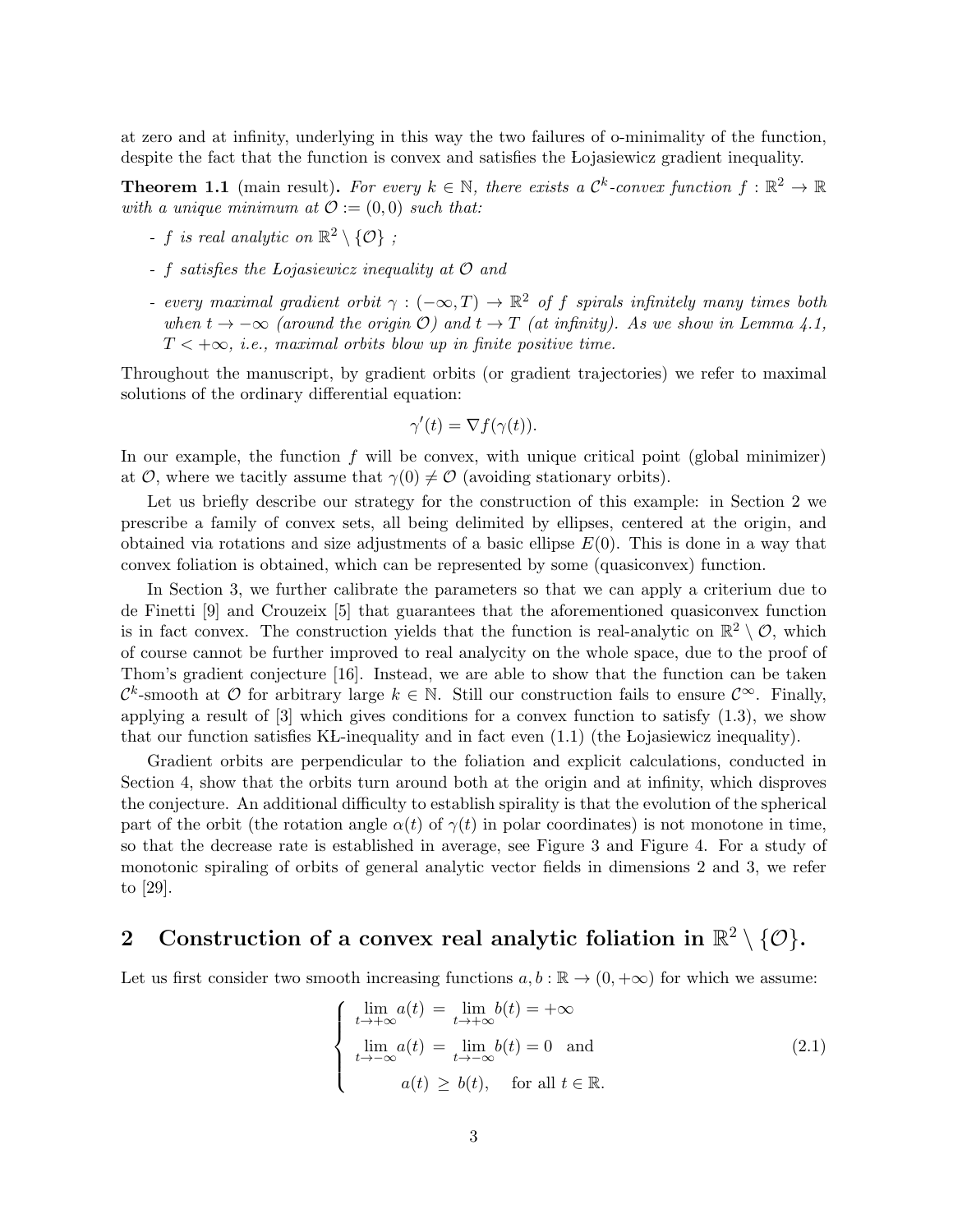The exact definition of the functions  $a(t)$  and  $b(t)$  will be given in Lemma 3.1 (Section 3). We also consider the rotation matrix by an angle  $t$  denoted by:

$$
R(t) = \begin{pmatrix} \cos t & -\sin t \\ \sin t & \cos t \end{pmatrix}
$$
 (2.2)

For  $t \in \mathbb{R}$  and  $\theta \in \mathbb{T} := \mathbb{R}/2\pi\mathbb{Z}$  we set

$$
m(t, \theta) := (x(t, \theta), y(t, \theta)) = (a(t) \cos \theta, b(t) \sin \theta),
$$

and

$$
M(t,\theta) := R(t) m(t,\theta) = (X(t,\theta), Y(t,\theta)).
$$
\n(2.3)

Therefore

$$
\begin{cases}\nX(t,\theta) = x(t,\theta)\cos t - y(t,\theta)\sin t = a(t)\cos t\cos\theta - b(t)\sin t\sin\theta \\
Y(t,\theta) = x(t,\theta)\sin t + y(t,\theta)\cos t = a(t)\sin t\cos\theta + b(t)\cos t\sin\theta.\n\end{cases}
$$
\n(2.4)

The subset

$$
\mathcal{E}(t) := \{ M(t, \theta) : \theta \in \mathbb{T} \}
$$
\n
$$
(2.5)
$$

is an ellipse with major axis of length  $a(t)$  and minor axis of length  $b(t)$  (see Figure 1 for illustration). Notice that  $\mathcal{E}(t)$  is the rotation by angle t of the ellipse

$$
E(t) := \{m(t,\theta): \theta \in \mathbb{T}\} = \left\{ (x,y) \in \mathbb{R}^2: \frac{x^2}{a^2(t)} + \frac{y^2}{b^2(t)} = 1 \right\}.
$$

Under an additional condition on the functions a, b, the family of ellipses  $\{\mathcal{E}(t)\}_{t\in\mathbb{R}}$  defined in (2.5) is disjoint with union equal to  $\mathbb{R}^2 \setminus \{ \mathcal{O} \}$ . More precisely, denoting by  $a'$ , b' the derivatives of the functions a, b respectively, we have the following result:

**Lemma 2.1** (Convex foliation by ellipses). Let  $a, b : \mathbb{R} \to (0, +\infty)$  satisfy (2.1) and assume

$$
4 a(t) b(t) a'(t) b'(t) > (a(t)^{2} - b(t)^{2})^{2}, \qquad \text{for all } t \in \mathbb{R}.
$$
 (2.6)

Then  $(\mathcal{E}(t))_{t\in\mathbb{R}}$  defines an analytic convex foliation of  $\mathbb{R}^2\setminus\{0\}.$ 

Proof. The proof is divided in three steps:

Step 1. The map  $M : \mathbb{R} \times \mathbb{T} \to \mathbb{R}^2 \setminus \{ \mathcal{O} \}$  is a local analytic diffeomorphism.

Indeed, let us first notice that the map  $M$ , defined by  $(2.3)$ – $(2.4)$ , is real-analytic as composition of analytic functions. Therefore, if we show that the Jacobian matrix  $\mathcal{J}M =$  $\int \frac{\partial X}{\partial t}$ ∂X ∂θ ∂Y ∂t ∂Y  $\begin{pmatrix} \frac{\partial X}{\partial \theta} \\ \frac{\partial Y}{\partial \theta} \end{pmatrix}$ is invertible at each point  $(t, \theta) \in \mathbb{R} \times \mathbb{T}$ , the assertion follows from the local analytic inverse function theorem [15, Theorem 2.5.1]. To this end, we shall prove that

$$
\det(\mathcal{J}M) = \frac{\partial X}{\partial t} \frac{\partial Y}{\partial \theta} - \frac{\partial Y}{\partial t} \frac{\partial X}{\partial \theta} = \langle \frac{\partial M}{\partial t}, n \rangle > 0,
$$
\n(2.7)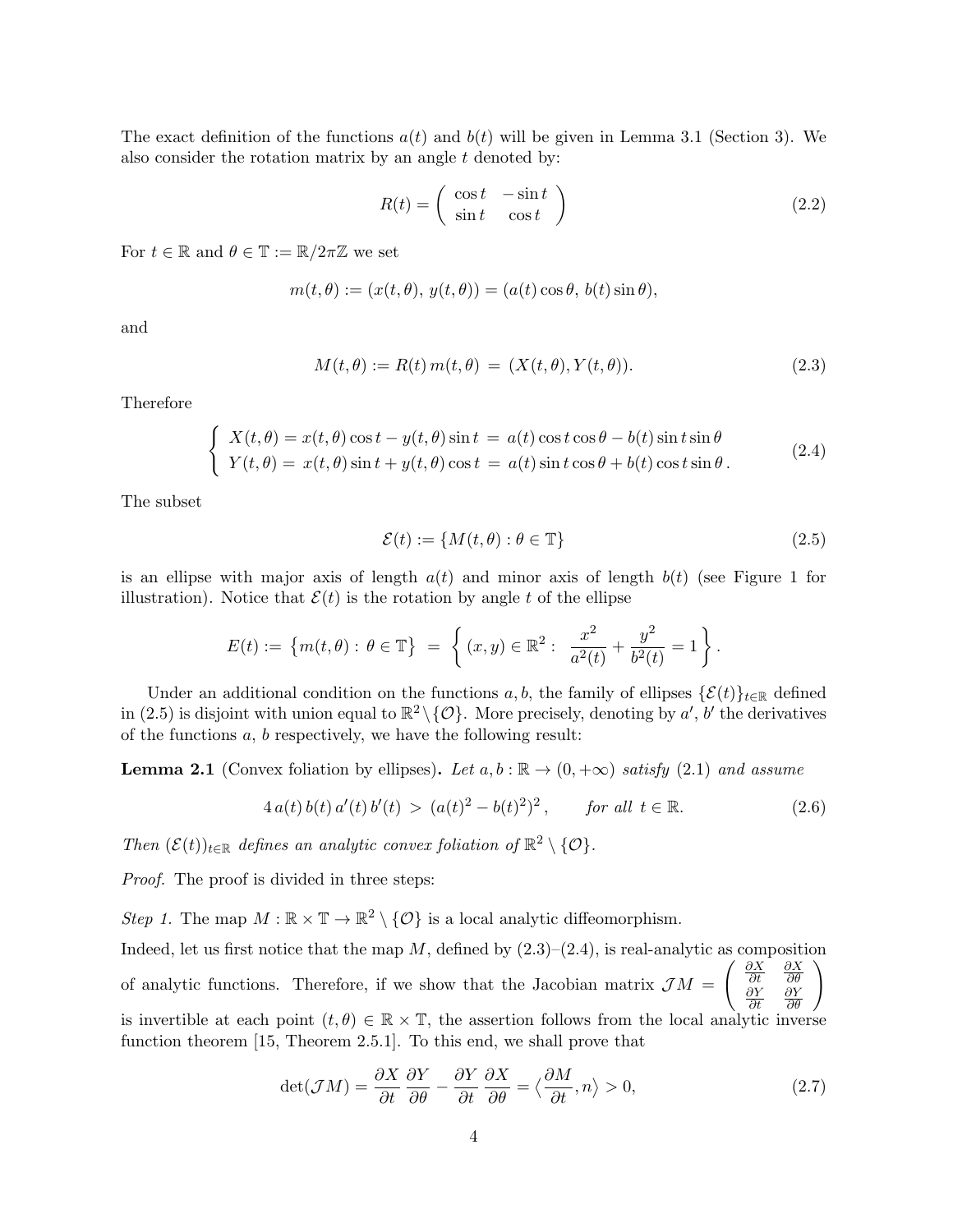

Figure 1: The ellipse  $\mathcal{E}(t)$  and the map  $(t, \theta) \mapsto M(t, \theta)$ 

where  $n(t, \theta) = -R(\frac{\pi}{2})$  $\frac{\pi}{2}$ )  $\frac{\partial M}{\partial \theta}$  =  $(\frac{\partial Y}{\partial \theta}, -\frac{\partial X}{\partial \theta})$  is the outer unit normal to the convex set conv $\mathcal{E}(t)$ (convex envelope of  $\mathcal{E}(t)$ ) at  $M(t, \theta)$ . Recalling that  $M(t, \theta) = R(t) m(t, \theta)$  (see (2.3)) and that the rotation matrix (2.2) satisfies

$$
R'(t) = R(t + \frac{\pi}{2}), \quad R(t)^{-1} = R(t)^{T} = R(-t) \text{ and } R(t) R(s) = R(t + s),
$$

we deduce

$$
\langle \frac{\partial M}{\partial t}, n \rangle = \langle \frac{\partial}{\partial t} (R(t)m), -R(\frac{\pi}{2}) \frac{\partial}{\partial \theta} (R(t)m) \rangle
$$
  
\n
$$
= \langle R'(t)m + R(t) \frac{\partial m}{\partial t}, -R(\frac{\pi}{2}) R(t) \frac{\partial m}{\partial \theta} \rangle
$$
  
\n
$$
= \langle R(t + \frac{\pi}{2}) m + R(t) \frac{\partial m}{\partial t}, R(t - \frac{\pi}{2}) \frac{\partial m}{\partial \theta} \rangle
$$
  
\n
$$
= \langle R(t - \frac{\pi}{2})^T R(t + \frac{\pi}{2}) m, \frac{\partial m}{\partial \theta} \rangle + \langle R(t - \frac{\pi}{2})^T R(t) \frac{\partial m}{\partial t}, \frac{\partial m}{\partial \theta} \rangle
$$
  
\n
$$
= -\langle m, \frac{\partial m}{\partial \theta} \rangle + \langle R(\frac{\pi}{2}) \frac{\partial m}{\partial t}, \frac{\partial m}{\partial \theta} \rangle.
$$

Plugging

$$
\frac{\partial m}{\partial \theta} = (-a\sin\theta, b\cos\theta) \quad \text{and} \quad \frac{\partial m}{\partial t} = (a'\cos\theta, b'\sin\theta)
$$

into the above equality, we end up with the expression:

$$
\det(\mathcal{J}M) = \langle \frac{\partial M}{\partial t}, n \rangle = a'b \cos^2 \theta + ab' \sin^2 \theta + (a^2 - b^2) \cos \theta \sin \theta.
$$
 (2.8)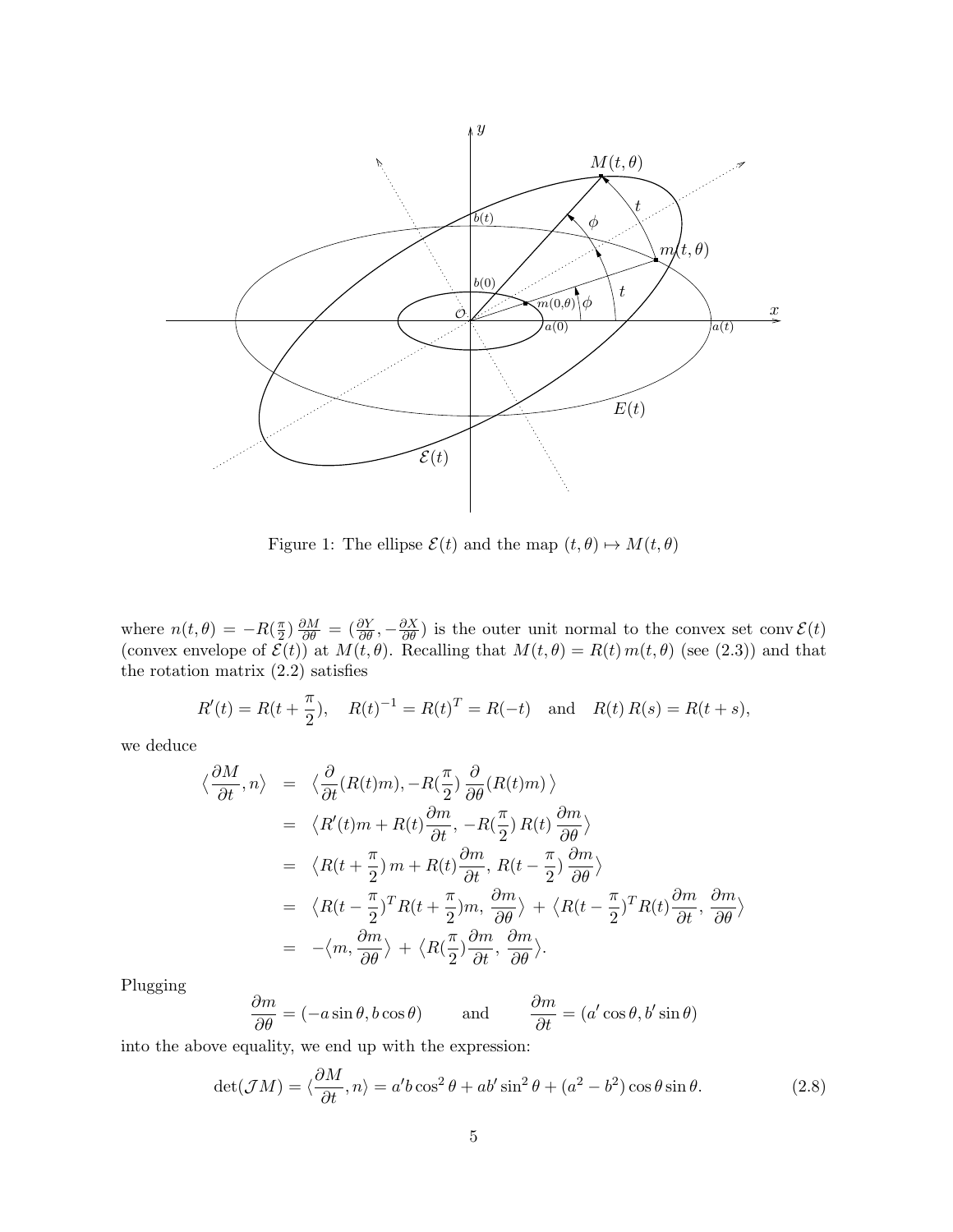This is a quadratic expression with respect to  $\cos \theta$  and  $\sin \theta$ , which is positive for all  $\theta \in \mathbb{T}$  if and only if the discriminant  $(a^2 - b^2)^2 - 4aa'bb'$  is negative. The result follows in view of (2.6).

Step 2. The map  $M : \mathbb{R} \times \mathbb{T} \to \mathbb{R}^2 \setminus \{ \mathcal{O} \}$  is injective.

Fix  $t \in \mathbb{R}$ . From (2.7)–(2.8), using compactness of  $\mathcal{E}(t)$  and smoothness of M, we deduce the existence of  $\delta_t, \rho_t > 0$  such that, for all  $s \in [t, t + \delta_t], \theta \in \mathbb{T}$ ,

$$
\langle \frac{\partial M}{\partial t}(s,\theta), n(t,\theta) \rangle \ge \rho_t > 0,
$$

which yields

$$
\langle M(s,\theta) - M(t,\theta), n(t,\theta) \rangle \ge \rho_t(s-t) > 0
$$
, for  $t < s \le t + \delta_t$  and  $\theta \in \mathbb{T}$ .

It follows that conv  $\mathcal{E}(t) \subset \text{int} \text{ conv }\mathcal{E}(s)$  for all  $s > t$ . Therefore, the family  $(\text{conv }\mathcal{E}(t))_{t \in \mathbb{R}}$  is nested and the map M is injective.

Step 3. The map  $M : \mathbb{R} \times \mathbb{T} \to \mathbb{R}^2 \setminus \{ \mathcal{O} \}$  is surjective. Fix  $(x, y) \in \mathbb{R}^2 \setminus \{ \mathcal{O} \}$  and set, for  $t \in \mathbb{R}$  and  $D(t) = \begin{pmatrix} a(t) & 0 \\ 0 & b(t) \end{pmatrix}$  $0 \quad b(t)$ 

$$
\rho(t) \quad := \quad ||D(t)^{-1}R(t)^{-1}(x,y)||^2 = \frac{1}{a^2(t)}(x\cos t + y\sin t)^2 + \frac{1}{b^2(t)}(-x\sin t + y\cos t)^2.
$$

 $\bigg),$ 

We claim that  $\rho$  is a smooth decreasing function with  $\lim_{-\infty} \rho = +\infty$  and  $\lim_{+\infty} \rho = 0$ .

Indeed, since  $(x, y) \neq (0, 0)$ , we get  $R(t)^{-1}(x, y) \neq (0, 0)$  and either  $x \cos t + y \sin t \neq 0$  or  $-x\sin t + y\cos t \neq 0$ . Recalling that  $a(t), b(t) \to 0$  as  $t \to -\infty$ , we deduce  $\lim_{t \to \infty} \rho = +\infty$ . We also observe that  $\lim_{+\infty} \rho = 0$  is a direct consequence of the fact  $a(t)$ ,  $b(t) \to +\infty$  as  $t \to +\infty$ .

It remains to prove that  $\rho'$  is negative. To this end, set  $q(t) := x \cos t + y \sin t$  and notice that  $\rho = a^{-2}q^2 + b^{-2}(q')^2$ . Using that  $q'' = -q$ , we infer

$$
\begin{array}{rcl}\n\rho'(t) & = & -2a'a^{-3}q^2 + 2a^{-2}q'q - 2b'b^{-3}(q')^2 + 2b^{-2}q''q' \\
& = & -2a^{-2}b^{-2}\left(a'a^{-1}b^2q^2 + (a^2 - b^2)qq' + b'b^{-1}a^2(q')^2\right).\n\end{array}
$$

The quadratic expression  $a'a^{-1}b^2q^2 + (a^2-b^2)qq' + b'b^{-1}a^2(q')^2$  with respect to q and q' is positive if and only if its discriminant is negative, which is equivalent, once again, to assume (2.6). Thus  $\rho$  is strictly decreasing and the claim follows.

Using the claim, we infer that there exists a unique  $\bar{t} \in \mathbb{R}$  such that

$$
\rho(\bar{t}) = ||D(\bar{t})^{-1}R(\bar{t})^{-1}(x,y)||^2 = 1.
$$

Therefore, there exists a unique  $\overline{\theta} \in \mathbb{T}$  such that  $D(\overline{t})^{-1}R(\overline{t})^{-1}(x,y) = (\cos \overline{\theta}, \sin \overline{\theta})$ . It follows that  $M(\bar{t}, \bar{\theta}) = (x, y)$ , which proves that M is onto.  $\Box$ 

A typical instance where Lemma 2.1 applies is to take  $a = \mu b$  for some constant  $\mu > 1$ . Then for  $b(t) = e^{\nu t}$  with  $\nu > \frac{\mu^2 - 1}{2\nu}$  $\frac{2-1}{2\mu}$ , it is straightforward to check that a, b satisfy (2.1) and (2.6). Figure 2 represents the explicit choice  $\mu = 2$  and  $\nu = 1$  leading to  $a(t) = 2e^t$  and  $b(t) = e^t$ .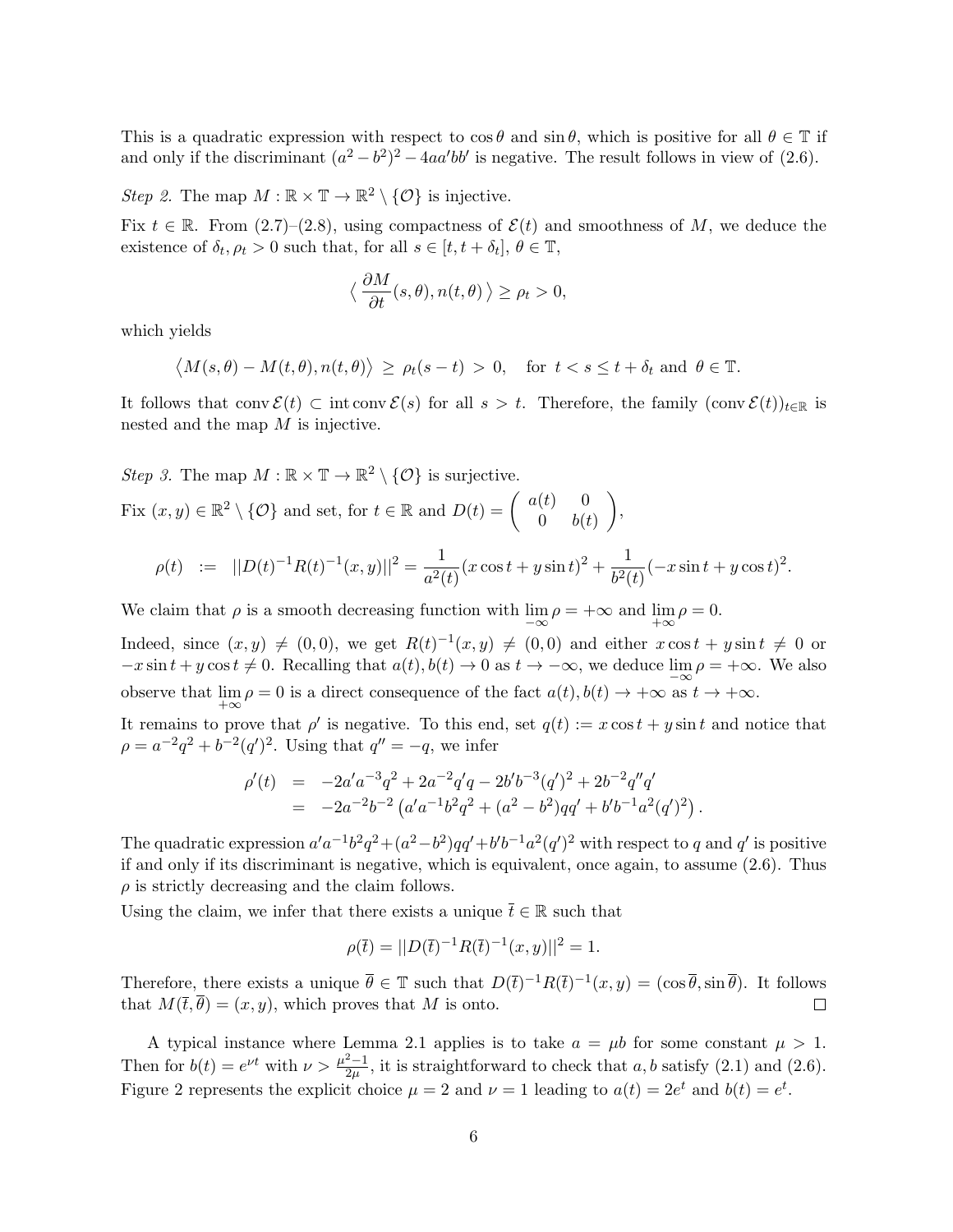

Figure 2: The convex foliation  $(\mathcal{E}(t))_{t\in\mathbb{R}}$  for  $a(t) = 2b(t) = 2e^t$ .

#### 3 Defining the convex function and regularity properties

In this section we shall show that for a more precise choice of the functions  $a(t)$ ,  $b(t)$  we can construct a convex function whose level sets are exactly the foliation  $\{\mathcal{E}(t)\}_{t\in\mathbb{R}}$ . Moreover, we shall show that this convex function is smooth, real-analytic on  $\mathbb{R}^2 \setminus \{0\}$  and satisfies (1.1).

Concretely, let us denote by  $\varphi : \mathbb{R} \to \mathbb{R}$  a smooth strictly increasing function satisfying  $\varphi(-\infty) := \lim_{t \to -\infty} \varphi(t) = 0$  (the concrete definition of the function  $\varphi$  will be given in (3.2), see Lemma 3.1) and let us set for all  $M \in \mathbb{R}^2$ 

$$
f(M) = \begin{cases} 0, & \text{if } M = (0,0), \\ \varphi(t), & \text{if } M \in \mathcal{E}(t), \end{cases}
$$
 (3.1)

where  $\mathcal{E}(t)$  is the ellipse given in (2.5). We shall now show that we can adjust the parameters and choose  $\varphi$  in a way that  $(3.1)$  gives a well-defined convex function.

**Lemma 3.1** (Construction of the convex function). Setting for  $t \in \mathbb{R}$ 

$$
a(t) = \sqrt{2} \exp(t), \quad b(t) = \exp(t) \quad in \ (2.4),
$$
  

$$
\varphi(t) = \exp(t/\tau), \quad \tau \in (0, \frac{1}{10}), \quad in \ (3.1),
$$
 (3.2)

the function f defined by (3.1) is convex, with level sets the ellipses  $\mathcal{E}(t)$  and  $\text{argmin } f = \{ \mathcal{O} \}.$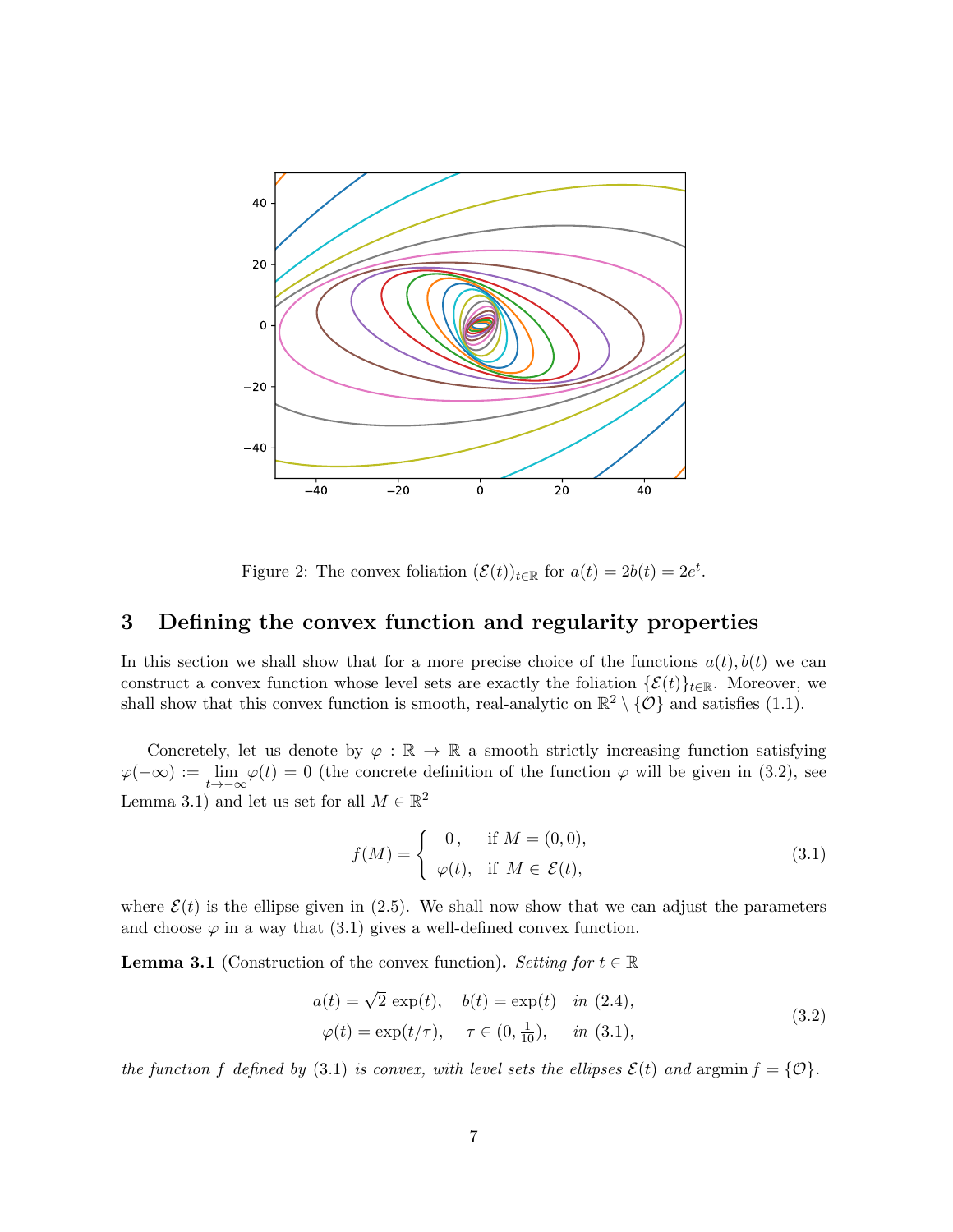*Proof.* Since the functions a, b satisfy (2.1) and (2.6), we deduce by Lemma 2.1 that conv $(\mathcal{E}(t))_{t\in\mathbb{R}}$ is a convex foliation. In particular, the function  $f$  is well defined from  $(3.1)$  with sublevel sets

$$
[f \le \lambda] := \{ M \in \mathbb{R}^2 : f(M) \le \lambda \} = \text{conv} \left[ \mathcal{E}(\varphi^{-1}(\lambda)) \right] = \text{conv} \left[ \mathcal{E}(\tau \log \lambda) \right]
$$

compact and convex. Therefore  $f$  is a coercive, quasiconvex function.

We shall now use a result due to de Finetti and Crouzeix [5,9] which asserts that the quasiconvex function  $f$  is convex if and only if

 $\lambda \mapsto \sigma_{[f \leq \lambda]}(p)$  is concave for every  $p \in \mathbb{R}^2$ ,

where  $\sigma_A(p) = \max_{M \in A} \langle p, M \rangle$  is the support function to the subset A. Without loss of generality, we may restrict to unit vectorss  $p \in \mathbb{R}^2$ , which results in assuming that  $p = (\cos \alpha, \sin \alpha)$ , for some  $\alpha \in \mathbb{T}$ . Therefore, we are led to prove that the function

$$
G_{\alpha}(\lambda) := \sup \left\{ \left\langle (x, y), (\cos \alpha, \sin \alpha) \right\rangle : f(x, y) \le \lambda \right\}
$$
  
= 
$$
\sup \left\{ \left\langle M(t, \theta), (\cos \alpha, \sin \alpha) \right\rangle : f(M(t, \theta)) = \varphi(t) \le \lambda \right\}
$$
  
= 
$$
\max \left\{ \left\langle M(t, \theta), (\cos \alpha, \sin \alpha) \right\rangle : \theta \in \mathbb{T}, t = t(\lambda) = \varphi^{-1}(\lambda) \right\}
$$

is concave. To this, end, after straightforward calculations we obtain

$$
\left\langle M(t,\theta),(\cos\alpha,\sin\alpha)\right\rangle = \left\langle R(t) m(t,\theta),(\cos\alpha,\sin\alpha)\right\rangle
$$
  
=  $\left\langle (a(t)\cos\theta, b(t)\sin\theta), R(-t)(\cos\alpha,\sin\alpha)\right\rangle$   
=  $\left\langle (\cos\theta,\sin\theta), (a(t)\cos(\alpha-t), b(t)\sin(\alpha-t))\right\rangle$ 

whence we deduce

$$
G_{\alpha}(\lambda) = \left\| a(t(\lambda)) \cos(\alpha - t(\lambda)), b(t(\lambda)) \sin(\alpha - t(\lambda)) \right\| = \sqrt{g_{\alpha}(\lambda)}
$$
(3.3)

with

$$
g_{\alpha}(\lambda) = a(t(\lambda))^2 \cos^2(t(\lambda) - \alpha) + b(t(\lambda))^2 \sin^2(t(\lambda) - \alpha).
$$
 (3.4)

.

Calculating the second derivative of  $G_{\alpha}$  in (3.3) yields

$$
G''_{\alpha} = \frac{2g''_{\alpha}g_{\alpha} - (g'_{\alpha})^2}{4g_{\alpha}^{3/2}}
$$

Therefore, the functions  ${G_{\alpha}}_{\alpha\in\mathbb{T}}$  are concave provided we establish:

$$
2g''_{\alpha}g_{\alpha} - (g'_{\alpha})^2 \le 0, \quad \text{for all } \alpha \in \mathbb{T} \,. \tag{3.5}
$$

At this step, we replace in (3.4) the choice for a, b and  $\varphi$  given in (3.2):

$$
a(t) = \sqrt{2}e^t
$$
,  $b(t) = e^t$  and  $\lambda = \varphi(t) = e^{t/\tau}$ , for all  $t \in \mathbb{R}$ ,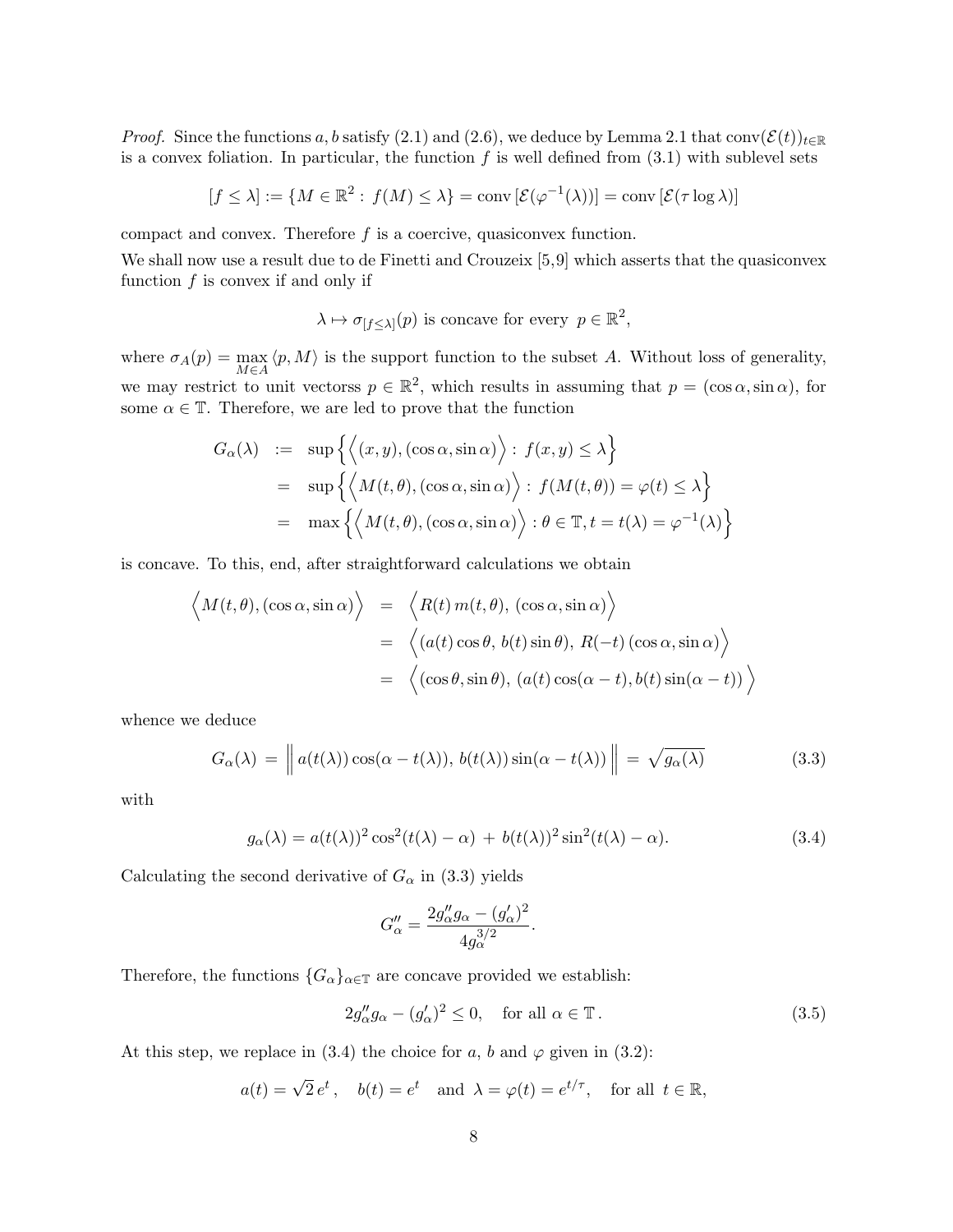and we seek for the values of  $\tau > 0$  that ensure inequality (3.5). In particular,

$$
t := t(\lambda) = \tau \log \lambda
$$
, whence  $t'(\lambda) = \frac{\tau}{\lambda}$  and  $t''(\lambda) = -\frac{\tau}{\lambda^2} < 0$ .

After tedious computations, we get

$$
g_{\alpha} = e^{2t} \left( \cos^2(t - \alpha) + 1 \right), \qquad g_{\alpha}' = 2 e^{2t} t' \left( \cos^2(t - \alpha) + 1 - \cos(t - \alpha) \sin(t - \alpha) \right)
$$

and

$$
g''_{\alpha} = 2e^{2t} \left( (t')^2 \left( 3 - 4\cos(t-\alpha)\sin(t-\alpha) \right) + t'' \left( \cos^2(t-\alpha) + 1 - \cos(t-\alpha)\sin(t-\alpha) \right) \right).
$$

Hence

$$
2g''_{\alpha}g_{\alpha} - (g'_{\alpha})^2 =
$$
  
=  $4e^{4t}(t')^2 \Big\{ \big( \cos^2(t-\alpha) + 1 \big) \big( 3 - 4\cos(t-\alpha)\sin(t-\alpha) \big) - \big( \cos^2(t-\alpha) + 1 - \cos(t-\alpha)\sin(t-\alpha) \big)^2$   
+  $4e^{4t}t'' \big( \cos^2(t-\alpha) + 1 \big) \big( \cos^2(t-\alpha) + 1 - \cos(t-\alpha)\sin(t-\alpha) \big) \Big\}$   
 $\leq 4e^{4t} \Big( 5(t')^2 + \frac{1}{2}t'' \Big) \leq \frac{2\tau(10\tau - 1)e^{4t}}{\lambda^2},$ 

which is negative provided we choose  $\tau < 1/10$ .

We fix  $M : \mathbb{R} \times \mathbb{T} \to \mathbb{R}^2 \setminus \{ \mathcal{O} \}$  under the choice made in Lemma 3.1, that is,

$$
M(t,\theta) = (X(t,\theta), Y(t,\theta)) = e^t \left( \sqrt{2} \cos t \cos \theta - \sin t \sin \theta, \sqrt{2} \sin t \cos \theta + \cos t \sin \theta \right). \tag{3.6}
$$

Setting

$$
\begin{cases} \tilde{f}: \mathbb{R} \times \mathbb{T} \mapsto \mathbb{R} \\ \tilde{f}(t,\theta) = \varphi(t) = \exp(t/\tau) \end{cases}
$$
\n(3.7)

we observe that the convex function  $f$  defined in  $(3.1)$  satisfies:

$$
f(x,y) = \begin{cases} (\tilde{f} \circ M^{-1})(x,y), & \text{if } (x,y) \neq \mathcal{O}, \\ 0, & \text{if } (x,y) = \mathcal{O}. \end{cases}
$$
 (3.8)

With the next couple of lemmas we show that the function  $f$ , apart from being convex, enjoys several other good properties.

**Lemma 3.2** (Properties of the convex function). Let  $f : \mathbb{R}^2 \to [0, +\infty)$  be the convex function defined by  $(3.6)-(3.8)$  for  $0 < \tau < 1/10$ . Then

- (i). f is strictly positive on  $\mathbb{R}^2 \setminus \{ \mathcal{O} \}$  with  $f(\mathcal{O}) = 0$ .
- (ii). For all  $(x, y) \in \mathbb{R}^2$ , it holds

$$
\left(1/\sqrt{2}\right)^{1/\tau} \left\|(x,y)\right\|^{1/\tau} \le f(x,y) \le \left\|(x,y)\right\|^{1/\tau}.
$$
 (3.9)

In particular, f is coercive.

 $\Box$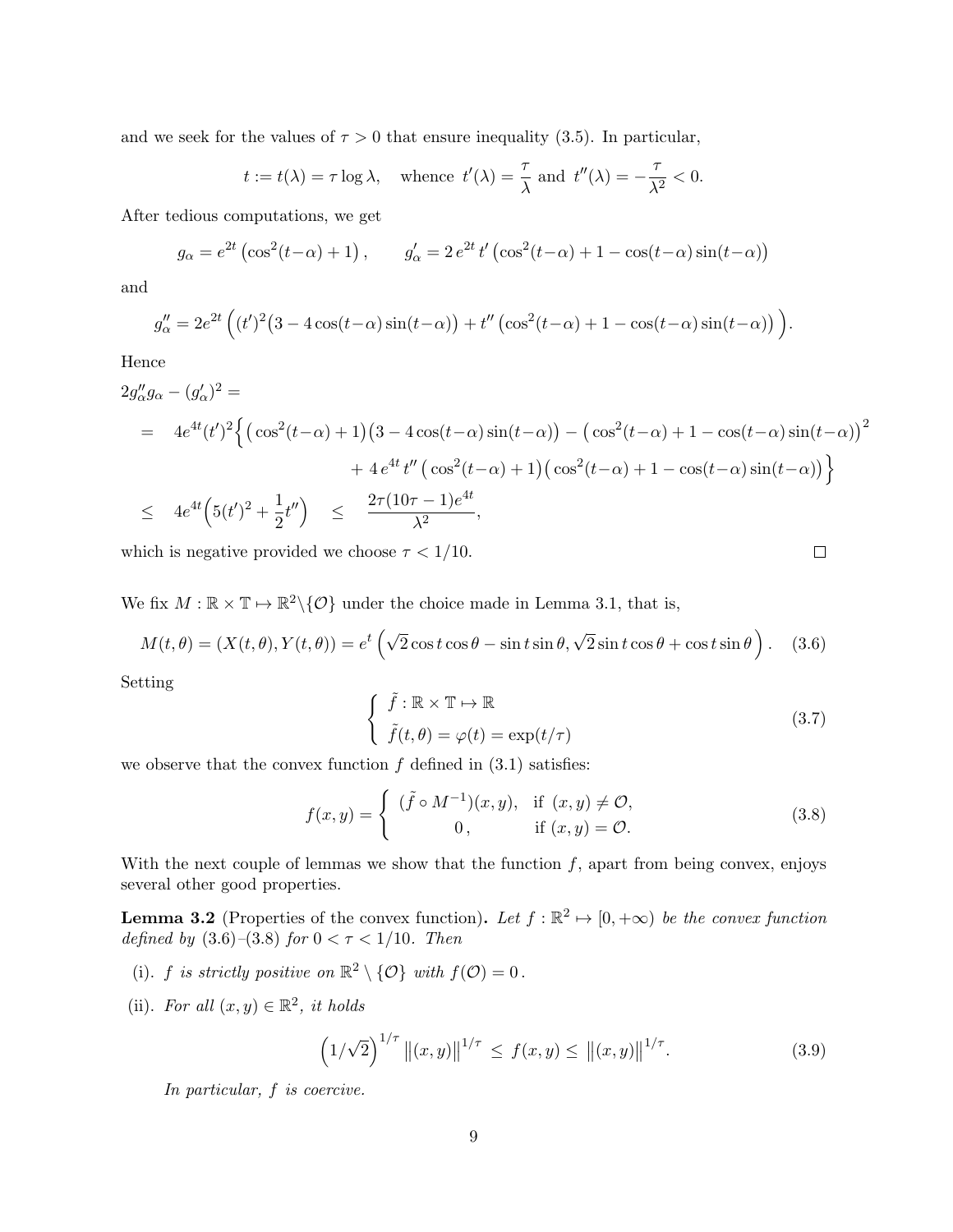- (iii). f is real analytic on  $\mathbb{R}^2 \setminus \{ \mathcal{O} \}$  and  $f \in \mathcal{C}^1(\mathbb{R}^2)$ .
- (iv). f satisfies the Lojasiewicz inequality (1.1) with  $\vartheta = 1 \tau$ ,  $c = \tau/\sqrt{2}$ ,  $a \equiv \mathcal{O}$  and  $f(\mathcal{O}) = 0$ , that is

$$
\|\nabla f(x,y)\| \ge \left(\frac{\tau}{\sqrt{2}}\right) f(x,y)^{1-\tau}, \quad \text{for all } (x,y) \in \mathbb{R}^2. \tag{3.10}
$$

*Proof.* (i). It is straightforward from the definition of f in (3.1) and the choice of  $\varphi$ .

(ii). From Lemma 2.1, for every  $(x, y) \in \mathbb{R}^2 \setminus \{0\}$ , there exists a unique  $t \in \mathbb{R}$  such that  $(x, y) \in \mathcal{E}(t)$  and we have

$$
\frac{x^2 + y^2}{a^2(t)} \le \frac{1}{a^2(t)} (x \cos t + y \sin t)^2 + \frac{1}{b^2(t)} (-x \sin t + y \cos t)^2 = 1 \le \frac{x^2 + y^2}{b^2(t)},
$$

whence

$$
e^t = b(t) \le ||(x, y)|| \le a(t) = \sqrt{2}e^t.
$$

We deduce easily that

$$
2^{-1/(2\tau)} \|(x, y)\|^{1/\tau} \le f(x, y) = \varphi(t) = e^{t/\tau} \le \|(x, y)\|^{1/\tau}.
$$

(iii). It follows from (3.1) that  $f = \varphi \circ p_1 \circ M^{-1}$  on  $\mathbb{R}^2 \setminus \{ \mathcal{O} \}$ , where  $p_1 : \mathbb{R} \times \mathbb{T} \mapsto \mathbb{R}$  with  $p_1(t, \theta) = t$ . By Lemma 2.1, the map  $M : \mathbb{R} \times \mathbb{T} \to \mathbb{R}^2 \setminus {\mathcal{O}}$  given in (3.6) is a real analytic diffeomorphism. Since  $p_1$  and  $\varphi$  are analytic, the first part of the assertion follows. In particular, the function f is  $\mathcal{C}^{\infty}$ -smooth on  $\mathbb{R}^2 \setminus \{\mathcal{O}\}.$ 

Since  $1/\tau > 1$ , the function  $(x, y) \mapsto ||(x, y)||^{1/\tau}$  is  $\mathcal{C}^1$  over  $\mathbb{R}^2$  and  $(3.9)$  yields that f is differentiable at O with  $\nabla f(\mathcal{O}) = 0$ . Therefore f is differentiable everywhere in  $\mathbb{R}^2$  and, since it is convex, it is  $\mathcal{C}^1$  (see for instance, [27, p. 20]).

(iv) Since  $S := \operatorname{argmin} f = \{ \mathcal{O} \}$ , we have  $\operatorname{dist}_S(M) = ||M||$  for all  $M = (x, y) \in \mathbb{R}^2$ . Therefore, the first inequality in (3.9) can be written

$$
f(M) \geq \mathbf{m}(\text{dist}_S(M))
$$
 for all  $M \in \mathbb{R}^2$ ,

where  $\mathbf{m}(r) = 2^{-1/(2\tau)} r^{1/\tau}$ . Since

$$
\frac{\mathbf{m}^{-1}(s)}{s} = \sqrt{2} s^{\tau - 1} \in L_{\text{loc}}^1((0, +\infty)),
$$

we deduce from  $[3,$  Theorem 30 that the KL-inequality

$$
\|\nabla(\psi \circ f)(M)\| \ge 1,
$$

holds for all  $M \in [f > 0] := \mathbb{R}^2 \setminus \{ \mathcal{O} \}$ , where

$$
\psi(s) = \int_0^s \frac{\mathbf{m}^{-1}(\sigma)}{\sigma} d\sigma = \frac{\sqrt{2}}{\tau} s^{\tau}.
$$

A straightforward calculation shows that (3.10) holds.

 $\Box$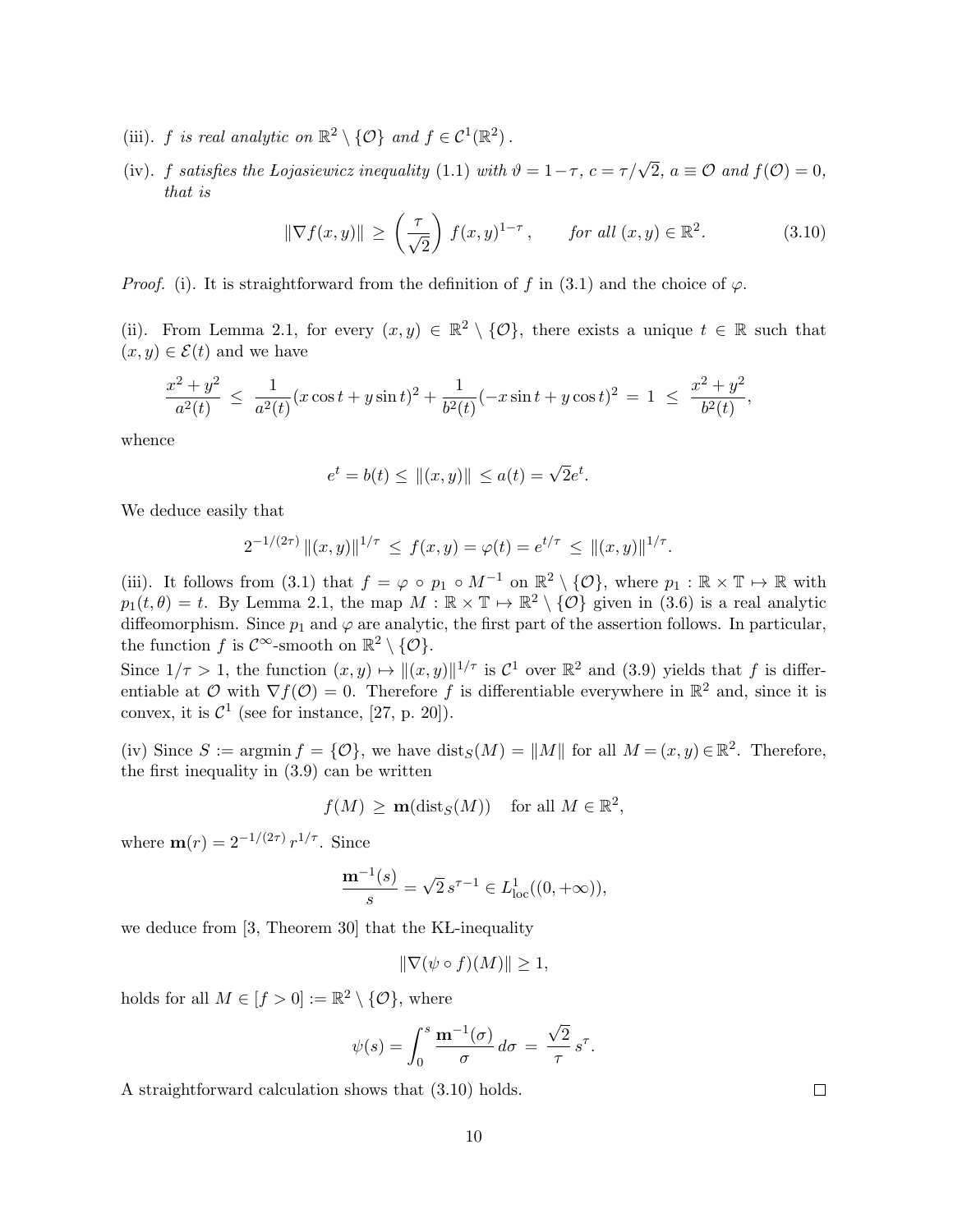**Lemma 3.3** ( $\mathcal{C}^k$ -smoothness of the convex function). Let f be the convex function defined by  $(3.7)-(3.8)$  for  $0 < \tau < 1/10$ . Let  $k \in \mathbb{N}$  be the biggest integer such that  $k < \frac{1}{\tau}$ . Then  $f \in C^k(\mathbb{R}^2)$  and  $f \notin C^{k+1}(\mathbb{R}^2)$ .

*Proof.* Recalling that f is real analytic in  $\mathbb{R}^2 \setminus \{0\}$  with  $f(0) = 0$  and  $\nabla f(0) = 0$ , in order to prove that f is  $\mathcal{C}^k$ , it is sufficient to show that all the partial derivatives

$$
\frac{\partial^{l_1+l_2} f}{\partial x^{l_1} \partial y^{l_2}}, \quad l_1 + l_2 \le k,\tag{3.11}
$$

which exist in  $\mathbb{R}^2 \setminus \{0\}$ , converge to 0 at  $\mathcal{O}$ . To this end, it is more convenient to start by computating the partial derivatives of  $\tilde{f}$  defined in (3.7). We have

$$
\tilde{f}(t, \theta) := f(M(t, \theta)) = e^{t/\tau} = f(x, y)
$$
 for  $(x, y) = M(t, \theta) = (X(t, \theta), Y(t, \theta)),$ 

and by differentiation, we obtain

$$
\begin{pmatrix}\n\frac{\partial \tilde{f}}{\partial t} \\
\frac{\partial \tilde{f}}{\partial \theta}\n\end{pmatrix} = \begin{pmatrix}\n\frac{1}{\tau} e^{t/\tau} \\
0\n\end{pmatrix} = \begin{pmatrix}\n\frac{\partial X}{\partial t} & \frac{\partial Y}{\partial t} \\
\frac{\partial X}{\partial \theta} & \frac{\partial Y}{\partial \theta}\n\end{pmatrix} \begin{pmatrix}\n\frac{\partial f}{\partial x} \\
\frac{\partial f}{\partial y}\n\end{pmatrix}.
$$
\n(3.12)

We can compute explicitely the partial derivatives of  $X$  and  $Y$ , see (3.6), to obtain

$$
\frac{\partial X}{\partial t}, \frac{\partial Y}{\partial t}, \frac{\partial X}{\partial \theta}, \frac{\partial Y}{\partial \theta} = e^t P(t, \theta),
$$

where  $P(t, \theta)$  denotes generically a smooth periodic (hence bounded) function with respect to t and  $\theta$ . More generally, in what follows,  $P_{n,m}(t,\theta)$  (respectively  $B_{n,m}(t,\theta)$ ) denotes a  $n \times m$ matrix, the coefficients of which are smooth and periodic with respect to t and  $\theta$  (respectively bounded in  $(-\infty, 1] \times \mathbb{R}$ ). It follows that

$$
\begin{pmatrix}\n\frac{\partial f}{\partial x} \\
\frac{\partial f}{\partial y}\n\end{pmatrix} = \frac{1}{\frac{\partial X}{\partial t} \frac{\partial Y}{\partial \theta} - \frac{\partial Y}{\partial t} \frac{\partial X}{\partial \theta}} \begin{pmatrix}\n\frac{\partial Y}{\partial \theta} & -\frac{\partial Y}{\partial t} \\
-\frac{\partial X}{\partial \theta} & \frac{\partial X}{\partial t}\n\end{pmatrix} \begin{pmatrix}\n\frac{1}{\tau} e^{t/\tau} \\
0\n\end{pmatrix}
$$

Since

$$
0 < e^{2t}(\sqrt{2} - \frac{1}{2}) \le \frac{\partial X}{\partial t} \frac{\partial Y}{\partial \theta} - \frac{\partial Y}{\partial t} \frac{\partial X}{\partial \theta} = e^{2t}(\sqrt{2} + \cos \theta \sin \theta) \le e^{2t}(\sqrt{2} + \frac{1}{2}),
$$

we obtain

$$
\begin{pmatrix}\n\frac{\partial f}{\partial x} \\
\frac{\partial f}{\partial y}\n\end{pmatrix} = e^{\left(\frac{1}{\tau} - 1\right)t} P_{2,1}(t, \theta),\n\tag{3.13}
$$

from which we infer that  $\frac{\partial f}{\partial x}$ ,  $\frac{\partial f}{\partial y}$  → 0 as  $(x, y)$  → 0 or equivalently as  $t \to -\infty$ , since  $\frac{1}{\tau} > 1$ . We then recover the fact that f is  $\mathcal{C}^1$ , with  $\nabla f(\mathcal{O}) = (0,0)$ .

To prove that f is  $\mathcal{C}^2$  (when  $\frac{1}{\tau} > 2$ ), we differentiate again (3.12) to obtain

$$
\begin{pmatrix}\n\frac{\partial^2 \tilde{f}}{\partial t^2} \\
\frac{\partial^2 \tilde{f}}{\partial t \partial \theta} \\
\frac{\partial^2 \tilde{f}}{\partial \theta^2}\n\end{pmatrix} = \begin{pmatrix}\n\frac{1}{\tau^2} e^{t/\tau} \\
0 \\
0\n\end{pmatrix} = e^{2t} P_{3,3}(t, \theta) \begin{pmatrix}\n\frac{\partial^2 f}{\partial x^2} \\
\frac{\partial^2 f}{\partial x \partial y} \\
\frac{\partial^2 f}{\partial y^2}\n\end{pmatrix} + e^t P_{3,2}(t, \theta) \begin{pmatrix}\n\frac{\partial f}{\partial x} \\
\frac{\partial f}{\partial y}\n\end{pmatrix},
$$
\n(3.14)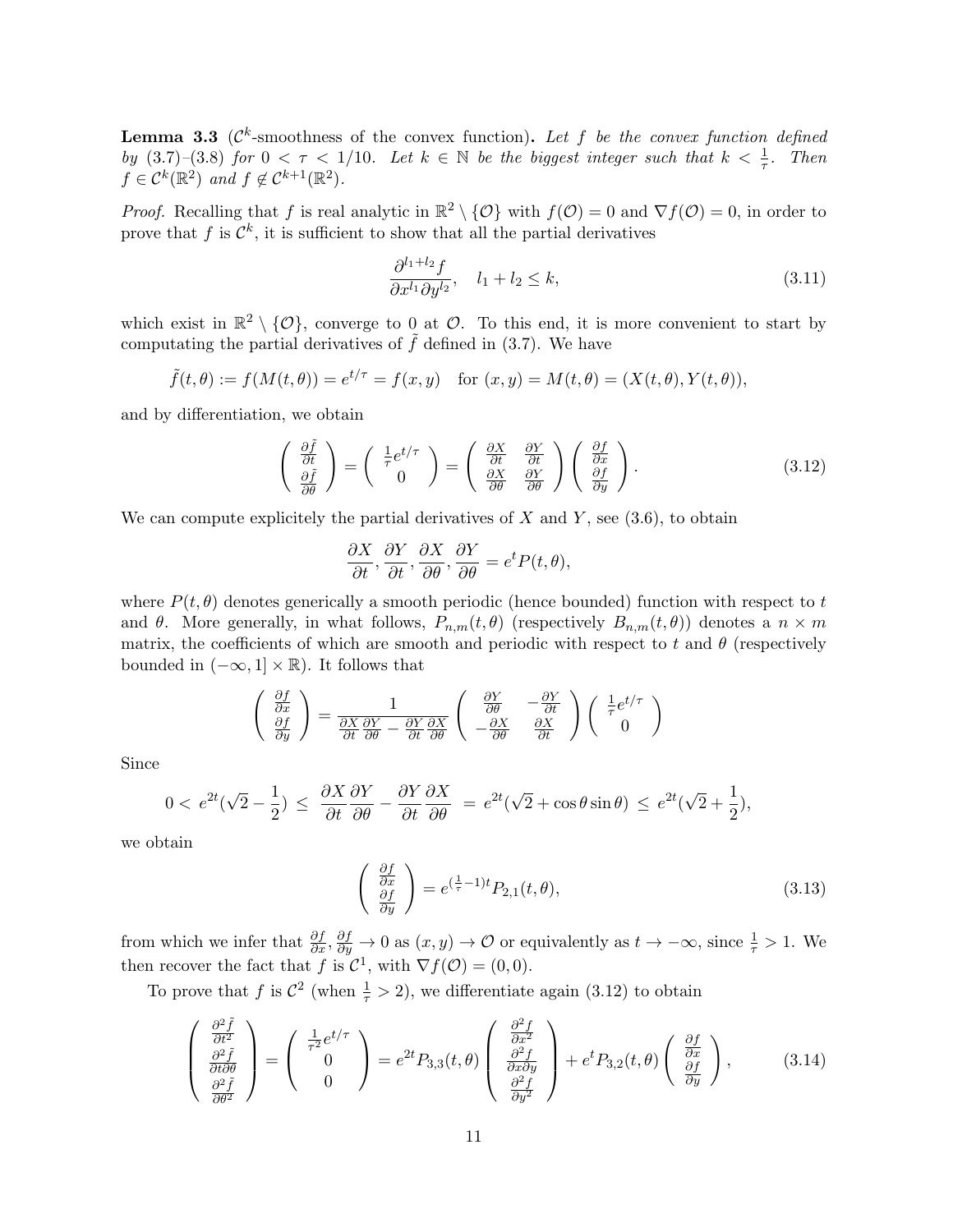where the coefficients of  $e^{2t}P_{3,3}(t, \theta)$  are of the form

$$
Z_1 Z_2
$$
, with  $Z_1, Z_2 \in \mathcal{D}_1 := \left\{ \frac{\partial X}{\partial t}, \frac{\partial Y}{\partial t}, \frac{\partial X}{\partial \theta}, \frac{\partial Y}{\partial \theta} \right\}$ 

and the coefficients of  $e^t P_{3,2}(t, \theta)$  are second derivatives of X, Y. The matrix  $P_{3,3}(t, \theta)$  is invertible since  $(t, \theta) \in \mathbb{R} \times \mathbb{T} \mapsto M(t, \theta) := (x, y) \in \mathbb{R}^2 \setminus \{ \mathcal{O} \}$  is an analytic diffeomorphism. Finally, we get

$$
\begin{pmatrix}\n\frac{\partial^2 f}{\partial x^2} \\
\frac{\partial^2 f}{\partial x \partial y} \\
\frac{\partial^2 f}{\partial y^2}\n\end{pmatrix} = e^{(\frac{1}{\tau} - 2)t} P_{3,1}(t, \theta) + e^{(\frac{1}{\tau} - 1)t} B_{3,1}(t, \theta),
$$

which proves that the second derivatives of f converge to 0 as  $(x, y) \to \mathcal{O}$  if  $\frac{1}{\tau} > 2$ . Therefore f is  $\mathcal{C}^2$  with  $\nabla^2 f(\mathcal{O}) = 0_{2 \times 2}$ .

Continuing along the same lines, when differentiating  $l$  times, the invertible matrix in front of the *l*-th order derivatives of f has coefficients of the form  $Z_1Z_2 \cdots Z_l$  with  $Z_1, \cdots, Z_l \in \mathcal{D}_1$ and, after tedious computations, we obtain

$$
\begin{pmatrix}\n\frac{\partial^l f}{\partial x^l} \\
\vdots \\
\frac{\partial^l f}{\partial x^{l-i} \partial y^i} \\
\vdots \\
\frac{\partial^l f}{\partial y^l}\n\end{pmatrix} = e^{(\frac{1}{\tau} - l)t} P_{l+1,1}(t, \theta) + e^{(\frac{1}{\tau} - (l-1))t} B_{l+1,1}(t, \theta),
$$
\n(3.15)

which converges to 0 as  $(x, y) \to \mathcal{O}$  as long as  $\frac{1}{\tau} > l$ . Therefore f is  $\mathcal{C}^l$  and all the *l*-th order derivatives of f are zero at O and we conclude that  $f \in C^k(\mathbb{R}^2)$ , where k is the biggest integer such that  $k < \frac{1}{\tau}$ .

Let us now assume, towards a contradiction, that f is  $\mathcal{C}^{k+1}$ . Then we can write a Taylor expansion of f up to the order  $k + 1$  at  $\mathcal{O}$ . Since  $\nabla^{l} f(\mathcal{O}) = 0$  for  $l \leq k$ , we obtain that

$$
f(x,y) = O(||(x,y)||^{k+1}) \quad \text{in a neighborhood of } \mathcal{O}, \tag{3.16}
$$

where  $O(r^{k+1})/r^{k+1}$  is bounded near 0. If  $\frac{1}{\tau} \notin \mathbb{N}$ , then  $k+1 > \frac{1}{\tau}$  $\frac{1}{\tau}$ , and we obtain a straightforward contradiction with the first inequality in (3.9). If now  $k+1=\frac{1}{\tau}\in\mathbb{N}$ , then (3.16) is not anymore contradictory with (3.9). But writing (3.15) with  $l = k + 1$ , we get

$$
\begin{pmatrix}\n\frac{\partial^{k+1} f}{\partial x^{k+1}} \\
\vdots \\
\frac{\partial^{k+1} f}{\partial y^{k+1}}\n\end{pmatrix} = P_{k+2,1}(t, \theta) + e^t B_{k+2,1}(t, \theta).
$$

The second term above converges to zero as  $t \to -\infty$ , or equivalently as  $(x, y) \to \mathcal{O}$ , but  $P_{k+2,1}(t, \theta)$  is a periodic nonconstant matrix with respect to t and  $\theta$  so cannot converge as  $t \to -\infty$ , contradicting our assumption. This ends the proof.  $\Box$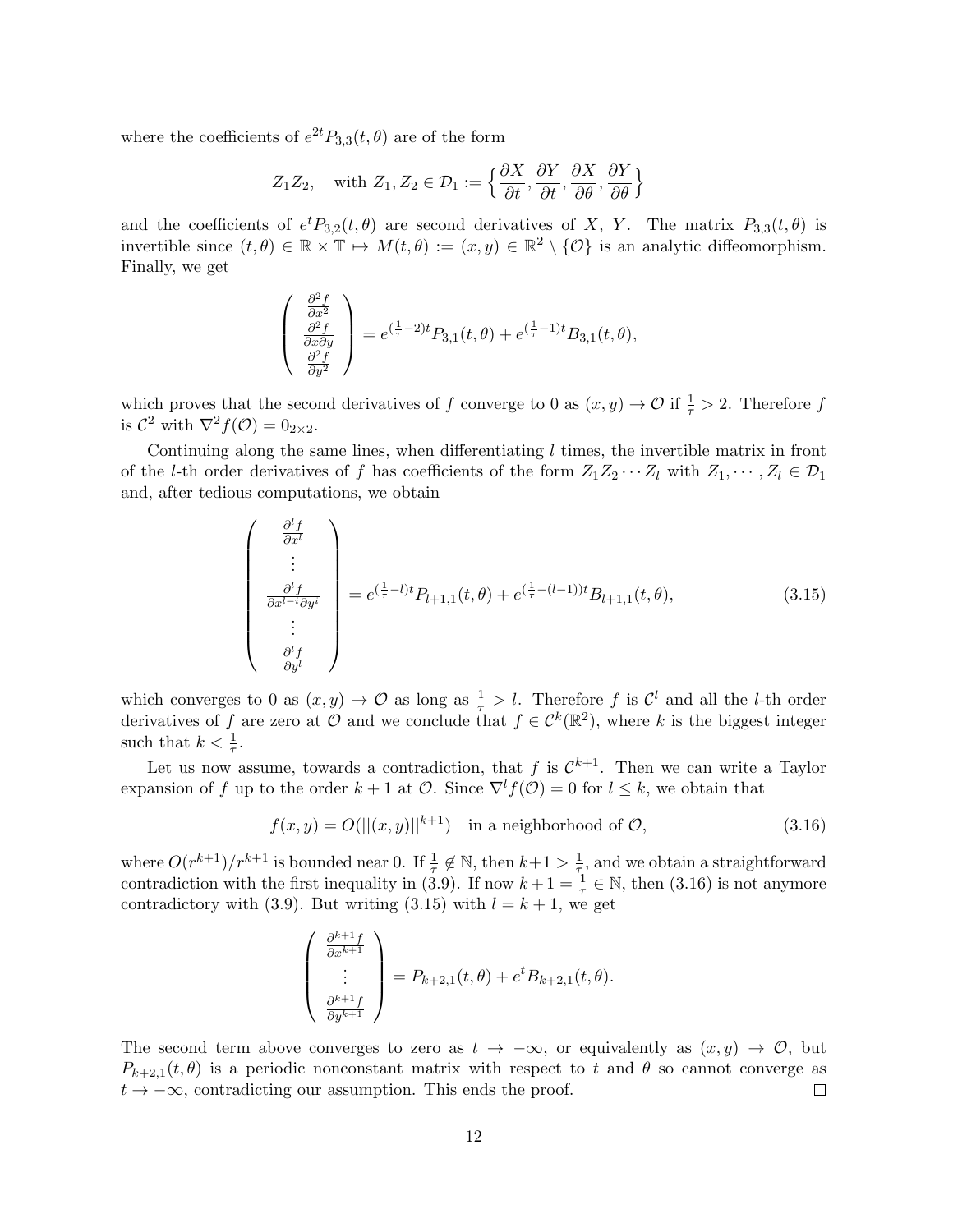#### 4 Oscillating gradient trajectories

Let us start by showing that maximal gradient orbits blow up in finite positive time (and converge to the unique minimum  $\mathcal O$  of the convex function f as  $t \to -\infty$ ).

**Lemma 4.1** (Gradient trajectories of the convex function). Let f be the convex function defined in Lemma 3.1. Then the ordinary differential equation for the gradient orbits

$$
\begin{cases}\n\gamma'(t) = \nabla f(\gamma(t)), & t \in \mathbb{R}, \\
\gamma(0) = \gamma_0 \in \mathbb{R}^2 \setminus \{ \mathcal{O} \}.\n\end{cases}
$$
\n(4.1)

admits a unique maximal solution  $\gamma$  defined in  $(-\infty, T)$  such that

$$
\lim_{t \to -\infty} \gamma(t) = \mathcal{O}
$$

and  $\gamma$  blows up in a finite time

$$
T \le \frac{2^{1/2\tau}}{\left(\frac{1}{\tau} - 2\right) \|\gamma_0\|^{\frac{1}{\tau} - 2}} \qquad (0 < \tau < \frac{1}{10} \quad \text{is introduced in (3.2))},
$$

i.e.,

$$
\lim_{t \nearrow T} \|\gamma(t)\| = +\infty.
$$

*Proof.* Since f is  $\mathcal{C}^k$  with  $k \geq 2$  (Lemma 3.3), there exists a unique maximal solution of (4.1), denoted by  $\gamma \in C^k((S,T))$ , where  $-\infty \leq S < 0 < T \leq +\infty$ . The function f being convex and coercive with a unique minimum at  $\mathcal{O}$ , we infer that  $S = -\infty$  and  $\gamma(t) \to \mathcal{O}$  as  $t \to -\infty$ . In particular,  $\gamma(t) \neq \mathcal{O}$  for every  $t \in (-\infty, T)$  and consequently the function  $t \mapsto z(t) := ||\gamma(t)||$  is differentiable. Using the convexity of  $f$  and  $(3.9)$ , we deduce:

$$
\frac{d}{dt}\|\gamma(t)\|=\langle\gamma'(t),\frac{\gamma(t)}{\|\gamma(t)\|}\rangle=\langle\nabla f(\gamma(t)),\frac{\gamma(t)}{\|\gamma(t)\|}\rangle\geq\frac{f(\gamma(t))}{\|\gamma(t)\|}\geq2^{-\frac{1}{2\tau}}\|\gamma(t)\|^{\frac{1}{\tau}-1}.
$$

It follows that

$$
\|\gamma(t)\| \ge \frac{1}{\left(\|\gamma_0\|^{2-\frac{1}{\tau}} - 2^{-\frac{1}{2\tau}}(\frac{1}{\tau} - 2)t\right)^{\frac{\tau}{1-2\tau}}},
$$

where the above right-hand side is the exact solution to the scalar ordinary differential equation  $z'(t) = 2^{-\frac{1}{2\tau}}z(t)^{\frac{1}{\tau}-1}$ ,  $z(0) = ||\gamma_0||$ . We conclude that the maximal solution  $\gamma$  blows up in finite positive time.  $\Box$ 

In fact, finding gradient orbits is a geometric problem. We seek the unique curve  $\gamma$  passing through  $\gamma_0$ , which is orthogonal to the level sets of f. It is convenient to parametrize  $\gamma$  as

$$
\gamma(s) = M(t(s), \theta(s)) = (X(t(s), \theta(s)), Y(t(s), \theta(s))), \ s \in \mathbb{R}
$$
\n(4.2)

using the notations (2.3)–(2.4). Under this parametrization  $\gamma(s) \in \mathcal{E}(t(s))$ , for every  $s \in \mathbb{R}$ and  $\gamma'(s)$  is a normal vector at  $\gamma(s)$  to the (convex) sublevel set  $[f \leq f(\gamma(s))] = \text{conv }\mathcal{E}(t(s))$ . Therefore:

$$
\gamma'(s) \perp \partial_{\theta} M(t(s), \theta(s)), \quad \text{for all } s \in \mathbb{R}.
$$
 (4.3)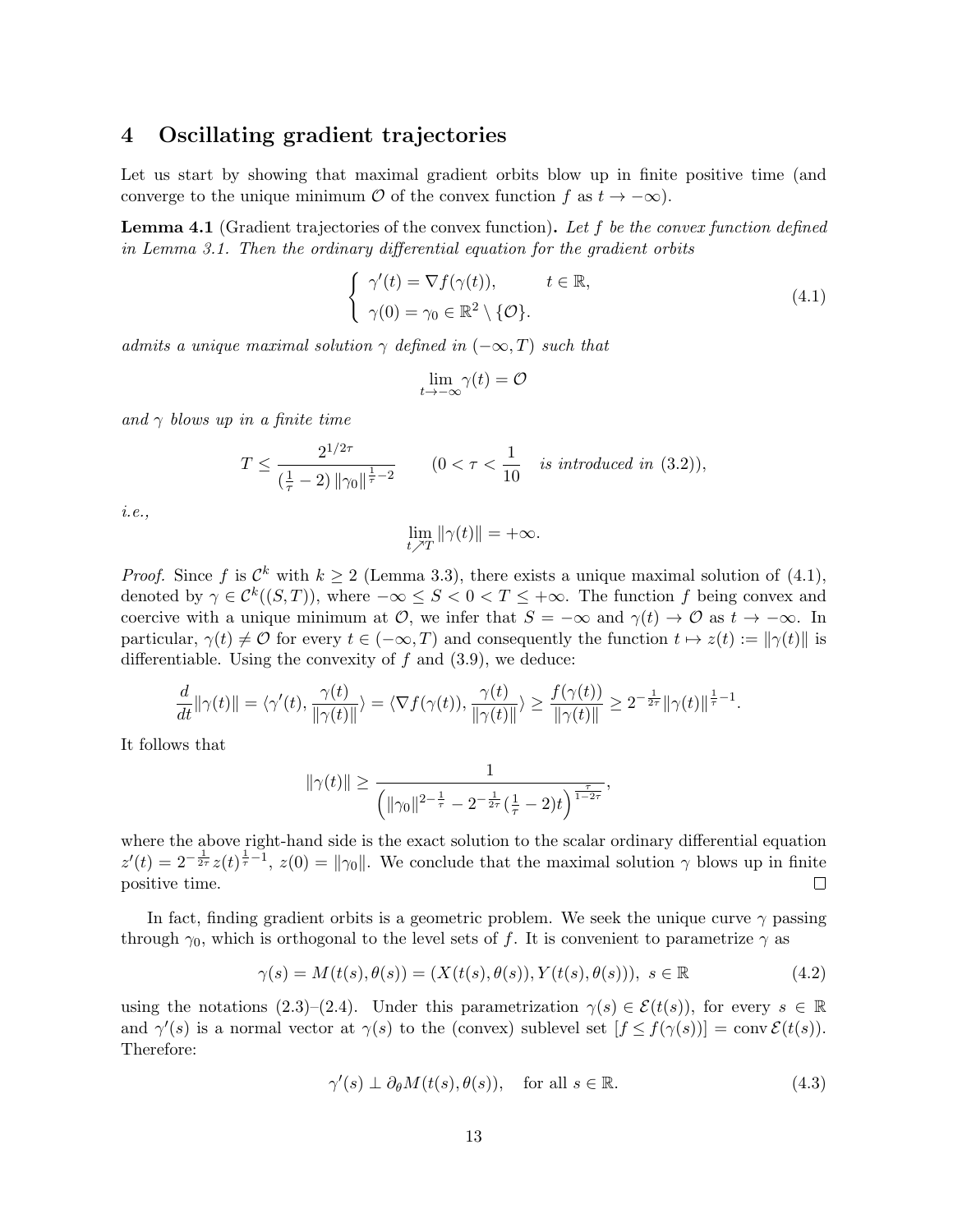We define the rotation angle  $s \mapsto \alpha(s)$  as the angle between the x-axis and the secant  $\frac{\gamma(s)}{\|\gamma(s)\|}$ (spherical part of the orbit) varying in a continuous way. Therefore

$$
\begin{cases}\n\cos \alpha(s) = \frac{X(t,\theta)}{\sqrt{X(t,\theta)^2 + Y(t,\theta)^2}}, \\
\sin \alpha(s) = \frac{Y(t,\theta)}{\sqrt{X(t,\theta)^2 + Y(t,\theta)^2}}.\n\end{cases}
$$

In particular, according to the notation used in  $(2.3)$ – $(2.5)$ , if  $\phi(s)$  is the angle in polar coordinates of the point  $m(t, \theta)$ , then we have (see Figure 1):

$$
\alpha(s) = t(s) + \phi(s)
$$
, for all  $s \in \mathbb{R}$ .



Figure 3: Gradient orbit  $\gamma(s)$  with initial point  $\gamma(0) = (2, 0)$ , then zoom and extra-zoom.

**Lemma 4.2** (Spiraling around the origin). Let f be the convex function defined in  $(3.1)$  under the assumption (3.2) and let  $s \mapsto \gamma(s)$  be a maximal orbit of the convex foliation  $(\mathcal{E}(t))_{t\in\mathbb{R}}$ . Then the rotation angle  $s \mapsto \alpha(s)$  satisfies

$$
\lim_{s \to \pm \infty} \alpha(s) = \pm \infty. \tag{4.4}
$$

See Figure 3 for a generic numerical simulation of the maximal orbit of the function  $f$  associated with the convex foliation of Figure 2.

Proof. We use the parametrization given by (4.2). Since

$$
\lim_{s \to +\infty} ||\gamma(s)|| = +\infty \quad \text{and} \quad \lim_{t \to -\infty} \gamma(s) = \mathcal{O},
$$

we can assume that the function  $s \mapsto t(s)$  satisfies

$$
t'(s) > 0 \quad \text{and} \quad \lim_{s \to \pm \infty} t(s) = \pm \infty. \tag{4.5}
$$

The goal is to compute  $\alpha(s)$  using the orthogonality condition (4.3), which is equivalent to

$$
\langle \gamma'(s), \partial_{\theta} M(t(s), \theta(s)) \rangle = 0, \text{ for all } s \in \mathbb{R}.
$$
 (4.6)

Using the notations of Section 2, we have

$$
\gamma'(s) = \frac{d}{ds}M(t(s), \theta(s)) = t'\partial_t(Rm) + \theta'\partial_\theta(Rm) = t'(R'm + R\partial_t m) + \theta'R\partial_\theta m
$$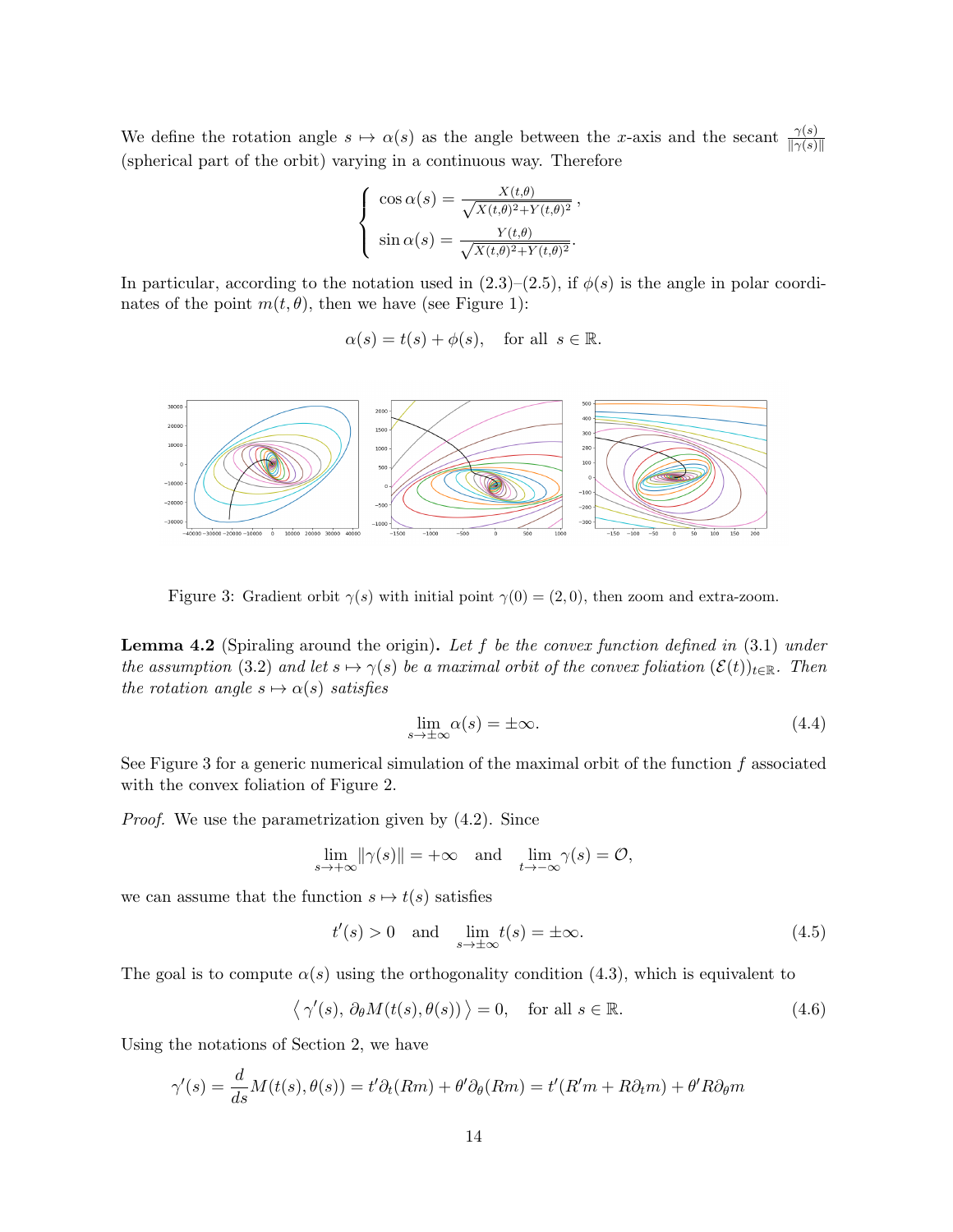and  $\partial_{\theta}M = \partial_{\theta}(Rm) = R\partial_{\theta}m$ . It follows

$$
\langle \gamma'(s), \partial_{\theta} M \rangle = t' \langle R'm, R\partial_{\theta} m \rangle + t' \langle R\partial_{t} m, R\partial_{\theta} m \rangle + \theta' \langle R\partial_{\theta} m, R\partial_{\theta} m \rangle
$$
  
=  $t' \langle R(\frac{\pi}{2})m, \partial_{\theta} m \rangle + t' \langle \partial_{t} m, \partial_{\theta} m \rangle + \theta' ||\partial_{\theta} m||^{2}$   
=  $t' (ab + (bb' - aa') \cos \theta \sin \theta) + \theta' (a^{2} \sin^{2} \theta + b^{2} \cos^{2} \theta).$ 

By (4.3), we have  $\langle \gamma'(s), \partial_{\theta} M \rangle = 0$  and after substitution  $a(t) = \sqrt{2}e^t$  and  $b(t) = e^t$  we get

$$
t'e^{2t}(\sqrt{2} - \cos\theta\sin\theta) + \theta'e^{2t}(1+\sin^2\theta) = 0
$$

whence we deduce the following relation between  $t(s)$  and  $\theta(s)$ :

$$
t'(s) = -\frac{1+\sin^2\theta(s)}{\sqrt{2}-\cos\theta(s)\sin\theta(s)}\theta'(s).
$$
\n(4.7)

Since for every  $\theta \in \mathbb{R}$  we have

$$
0 < \frac{1}{\sqrt{2} + \frac{1}{2}} \le \frac{1 + \sin^2 \theta}{\sqrt{2} - \cos \theta \sin \theta} \le \frac{2}{\sqrt{2} - \frac{1}{2}},
$$

we get

$$
-\frac{1}{\sqrt{2}+ \frac{1}{2}} \theta'(s) \leq t'(s) \leq -\frac{2}{\sqrt{2} - \frac{1}{2}} \theta'(s).
$$

Therefore, from (4.5) we deduce

$$
\theta'(s) < 0, \quad \theta(s) \underset{s \to -\infty}{\to} +\infty, \quad \theta(s) \underset{s \to +\infty}{\to} -\infty. \tag{4.8}
$$

Next, we establish the relation between  $\theta(s)$  and  $\phi(s)$ , see Figure 1. We have

$$
\cos \phi = \frac{a \cos \theta}{\sqrt{a^2 \cos^2 \theta + b^2 \sin^2 \theta}} = \frac{\sqrt{2} \cos \theta}{\sqrt{2 \cos^2 \theta + \sin^2 \theta}},
$$

$$
\sin \phi = \frac{b \sin \theta}{\sqrt{a^2 \cos^2 \theta + b^2 \sin^2 \theta}} = \frac{\sin \theta}{\sqrt{2 \cos^2 \theta + \sin^2 \theta}}.
$$

Differentiating  $\cos \phi$  and plugging the result in the second expression, we end up with

$$
\phi' = \frac{\sqrt{2}}{1 + \cos^2 \theta} \theta'.\tag{4.9}
$$

Assembling  $(4.7)$  and  $(4.9)$ , we obtain

$$
\alpha' = t' + \phi' = \left(\frac{\sqrt{2}}{1 + \cos^2 \theta} - \frac{1 + \sin^2 \theta}{\sqrt{2} - \cos \theta \sin \theta}\right) \theta' =: h(\theta)\theta'.
$$
 (4.10)

The function h is analytic and  $2\pi$ -periodic, see Figure 4. We can expand it in Fourier series and integrate (4.10) to obtain

$$
\alpha(s) = \frac{a_0}{2}\theta(s) + O(1),\tag{4.11}
$$

where  $O(1)$  is a bounded function and

$$
a_0 = \frac{1}{\pi} \int_0^{2\pi} h(\theta) d\theta \simeq -0.84 < 0.
$$

We finally conclude from (4.11) and (4.5) that (4.4) holds.

 $\Box$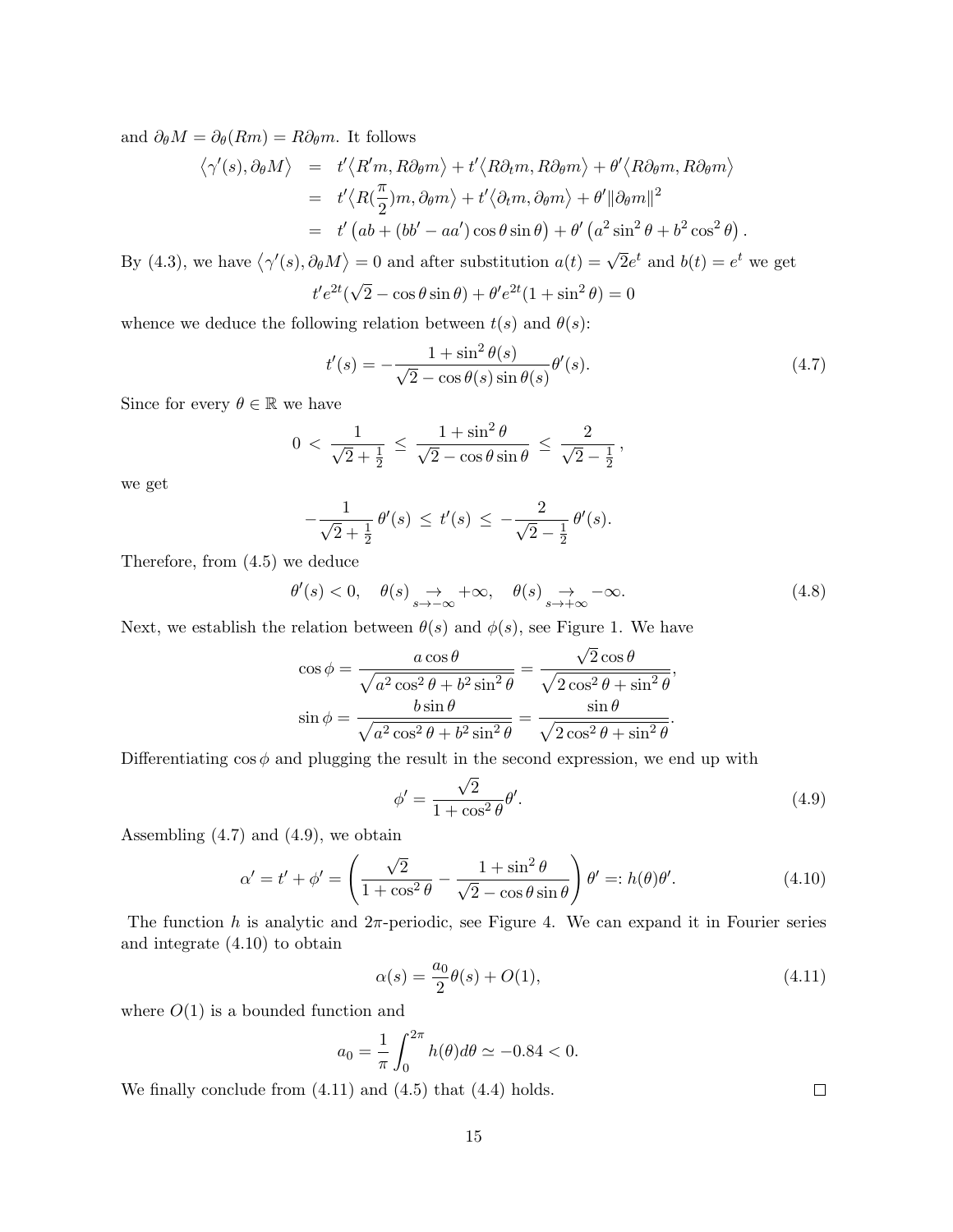

Figure 4: Plot of  $h(\theta) =$ √ 2  $\frac{\sqrt{2}}{1+\cos^2\theta}-\frac{1+\sin^2\theta}{\sqrt{2}-\cos\theta\sin\theta}$  $2-\cos\theta\sin\theta$ 

.

### 5 Proof of Theorem 1.1

Consider the convex foliation by ellipses  $\{\mathcal{E}(t)\}_{t\in\mathbb{R}}$  given by Lemma 2.1. Let  $k \geq 1$  be any integer and f be the convex function defined by Lemma 3.1 for  $0 < \tau < \min\{1/10, 1/k\}$ . Then, by Lemma 3.2, the function  $f$  is coercive, has its unique minimum at the origin  $\mathcal{O}$ , is real analytic in  $\mathbb{R}^2 \setminus \{ \mathcal{O} \}$  and satisfies the Lojasiewicz inequality (1.1). Further, Lemma 3.3, ensures that f is  $\mathcal{C}^k$ -smooth. Finally, Lemma 4.2 asserts that all nontrivial gradient orbits spiral infinitely many times both near the origin (bounded part) and at infinity.

Acknowledgement. This work was partially supported by the Centre Henri Lebesgue ANR-11- LABX-0020-01 and the grants CMM AFB170001, ECOS-Sud/ANID C18E04 and FONDECYT 1211217. Major part of this work has been done during a research visit of the first author to INSA Rennes. This author is indebted to his hosts for hospitality.

#### References

- [1] V. I. Arnold. Some open problems in the theory of singularities. In Singularities, Part 1 (Arcata, Calif., 1981), volume 40 of Proc. Sympos. Pure Math., pages 57–69. Amer. Math. Soc., Providence, R.I., 1983. Translated from the Russian.
- [2] J. Bolte and E. Pauwels. Curiosities and counterexamples in smooth convex optimization. TSE Working Paper, n. 20-1080, 2020.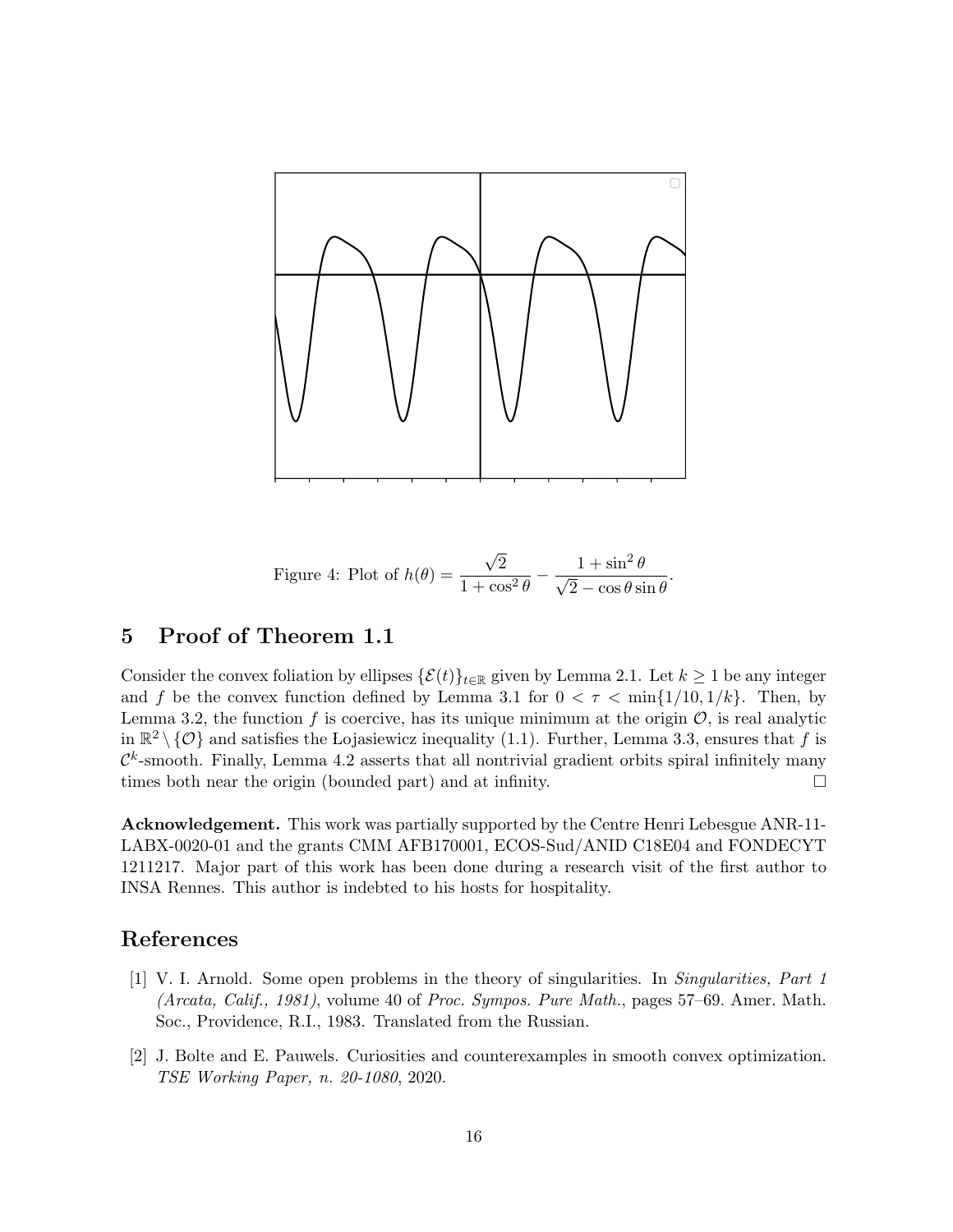- [3] Jérôme Bolte, Aris Daniilidis, Olivier Ley, and Laurent Mazet. Characterizations of Lojasiewicz inequalities: subgradient flows, talweg, convexity. Trans. Amer. Math. Soc., 362(6):3319–3363, 2010.
- [4] F. Cano, R. Moussu, and F. Sanz. Nonoscillating projections for trajectories of vector fields. J. Dyn. Control Syst., 13(2):173–176, 2007.
- [5] J.-P. Crouzeix. Conditions for convexity of quasiconvex functions. Math. Oper. Res., 5(1):120–125, 1980.
- [6] Didier D'Acunto and Vincent Grandjean. On gradient at infinity of semialgebraic functions. Ann. Polon. Math., 87:39–49, 2005.
- [7] A. Daniilidis, G. David, E. Durand-Cartagena, and A. Lemenant. Rectifiability of selfcontracted curves in the Euclidean space and applications. J. Geom. Anal.,  $25(2):1211-$ 1239, 2015.
- [8] Aris Daniilidis, Olivier Ley, and St´ephane Sabourau. Asymptotic behaviour of selfcontracted planar curves and gradient orbits of convex functions. J. Math. Pures Appl.  $(9)$ , 94 $(2)$ :183-199, 2010.
- [9] Bruno de Finetti. Sulle stratificazioni convesse. Ann. Mat. Pura Appl. (4), 30:173–183, 1949.
- [10] M. V. Fokin. Limit sets of trajectories of dynamical systems of gradient type. Mat. Sb.  $(N.S.), 116(158)(4):502-514, 606, 1981.$
- [11] V. Grandjean. On the limit set at infinity of a gradient trajectory of a semialgebraic function. J. Differential Equations,  $233(1):22-41$ ,  $2007$ .
- [12] Vincent Grandjean and Fernando Sanz. On restricted analytic gradients on analytic isolated surface singularities. J. Differential Equations, 255(7):1684-1708, 2013.
- [13] Fumio Ichikawa. Thom's conjecture on singularities of gradient vector fields. Kodai Math.  $J., 15(1):134-140, 1992.$
- [14] Z. Ji and M. Telgarsky. Directional convergence and alignment in deep learning. Preprint, 2020.
- [15] Steven G. Krantz and Harold R. Parks. A primer of real analytic functions. Birkhäuser Advanced Texts: Basler Lehrbücher. [Birkhäuser Advanced Texts: Basel Textbooks]. Birkhäuser Boston, Inc., Boston, MA, second edition, 2002.
- [16] K. Kurdyka, T. Mostowski, and A. Parusiński. Proof of the gradient conjecture of R. Thom. Ann. of Math. (2), 152(3):763–792, 2000.
- [17] Krzysztof Kurdyka. On gradients of functions definable in o-minimal structures. Ann. Inst. Fourier (Grenoble), 48(3):769–783, 1998.
- [18] Krzysztof Kurdyka and Adam Parusiński. Quasi-convex decomposition in o-minimal structures. Application to the gradient conjecture. In *Singularity theory and its applications*, volume 43 of Adv. Stud. Pure Math., pages 137–177. Math. Soc. Japan, Tokyo, 2006.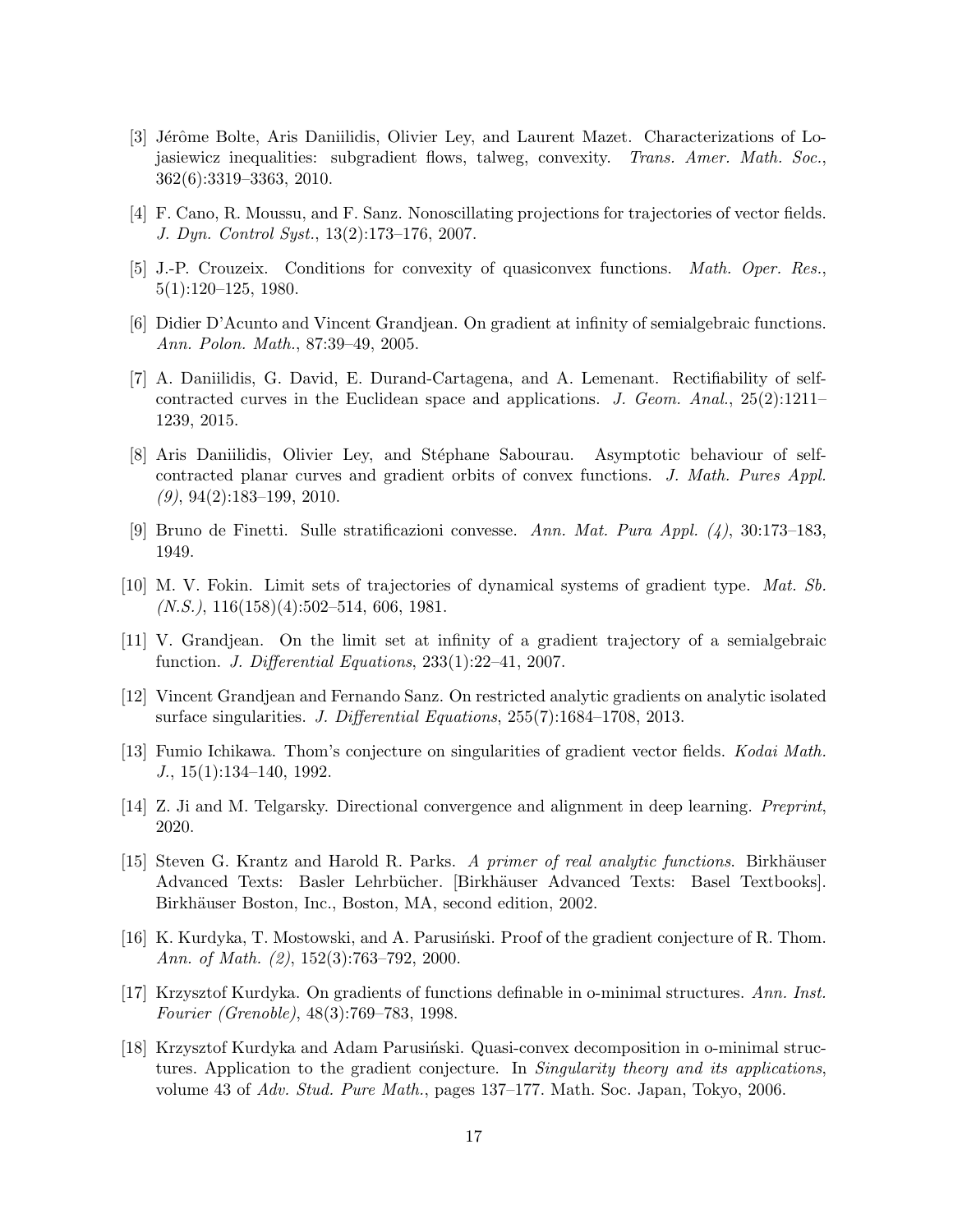- [19] H. X. Lin. Sur la structure des champs de gradients de fonctions analytiques réelles. *PhD* Thesis, Université Paris VII, 1992.
- [20] S. Lojasiewicz. Une propriété topologique des sous-ensembles analytiques réels. In Les  $Équations aux Dérivées Partielles (Paris, 1962), pages 87–89. Éditions du Centre National$ de la Recherche Scientifique, Paris, 1963.
- [21] S. Lojasiewicz. Sur les trajectoires du gradient d'une fonction analytique. In Geometry seminars, 1982–1983 (Bologna, 1982/1983), pages 115–117. Univ. Stud. Bologna, Bologna, 1984.
- [22] K. Lyu and J. Li. Gradient descent maximizes the margin of homogeneous neural networks. Preprint, 2019.
- [23] Paolo Manselli and Carlo Pucci. Maximum length of steepest descent curves for quasiconvex functions. Geom. Dedicata, 38(2):211–227, 1991.
- [24] Chris Miller. Exponentiation is hard to avoid. Proc. Amer. Math. Soc., 122(1):257–259, 1994.
- [25] R. Moussu. Sur la dynamique des gradients. Existence de variétés invariantes. Math. Ann., 307(3):445–460, 1997.
- [26] J. Palis, Jr. and W. de Melo. Geometric theory of dynamical systems. Springer-Verlag, New York, 1982. An introduction, Translated from the Portuguese by A. K. Manning.
- [27] Robert R. Phelps. Convex functions, monotone operators and differentiability, volume 1364 of Lecture Notes in Mathematics. Springer-Verlag, Berlin, 1989.
- [28] Fernando Sanz. Non-oscillating solutions of analytic gradient vector fields. Ann. Inst. Fourier (Grenoble), 48(4):1045–1067, 1998.
- [29] Fernando Sanz. Balanced coordinates for spiraling dynamics. Qual. Theory Dyn. Syst., 3(1):181–226, 2002.
- [30] René Thom. Problèmes rencontrés dans mon parcours mathématique: un bilan. Inst. Hautes Etudes Sci. Publ. Math., (70):199–214 (1990), 1989.
- [31] Lou van den Dries. Tame topology and o-minimal structures, volume 248 of London Mathematical Society Lecture Note Series. Cambridge University Press, Cambridge, 1998.
- [32] Lou van den Dries and Chris Miller. Geometric categories and o-minimal structures. Duke Math. J., 84(2):497–540, 1996.

Aris Daniilidis

DIM–CMM, CNRS IRL 2807

Beauchef 851, FCFM, Universidad de Chile

E-mail: arisd@dim.uchile.cl

http://www.dim.uchile.cl/~arisd/